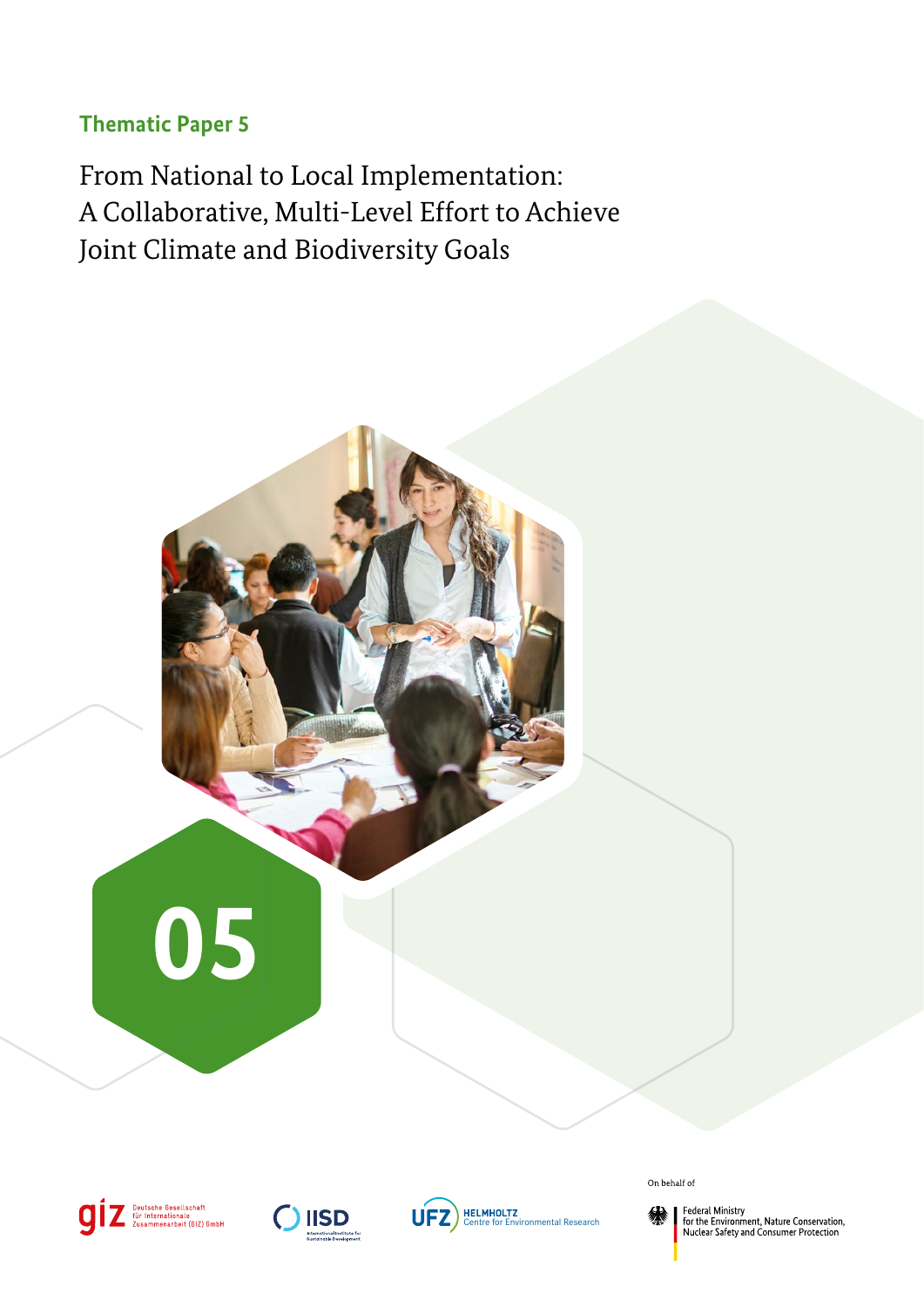### **Thematic Paper 5**

# From National to Local Implementation: A Collaborative, Multi-Level Effort to Achieve Joint Climate and Biodiversity Goals

**Authors:** Daniel Morchain (International Institute for Sustainable Development [IISD]) and Anika Terton (IISD) **Reviewers:** Thora Amend (Conservation & Development), Lili Ilieva (Consultant), Aracely Salazar Antón (Deutsche Gesellschaft für Internationale Zusammenarbeit [GIZ] Ecuador)

### Key Messages

- $\triangleright$  Multilateral agendas will not succeed in their objectives unless they provide local state and non-state actors a seat at the table, from where they can inform and influence the process as equal partners with a mandate and under a well-performing multi-level governance system.
- $\triangleright$  The tenets of the Convention on Biological Diversity (CBD) and United Nations Framework Convention on Climate Change (UNFCCC) processes can clash with local actors' visions of a desirable future, or their relations with nature. It is crucial to understand and find ways to incorporate these notions and the views of indigenous peoples and local communities into the design of initiatives.
- $\triangleright$  The politics affecting climate and biodiversity have often been culture blind and disregarded the values and visions of marginalised groups, such as indigenous peoples and local communities. Challenges remain in the meaningful representation of indigenous peoples and local communities' views in climate policy and action, as well as in recognising their rights over resources in land- and seascapes and their ability to influence climate- and biodiversity-related decision-making.
- $\blacktriangleright$  Transformative action, which includes reorganising governance processes, is needed to solve the climate and biodiversity crises. Local and non-state actors are the nimbler parts of this complex machinery, and they can promote change at higher levels.

 $\blacktriangleleft$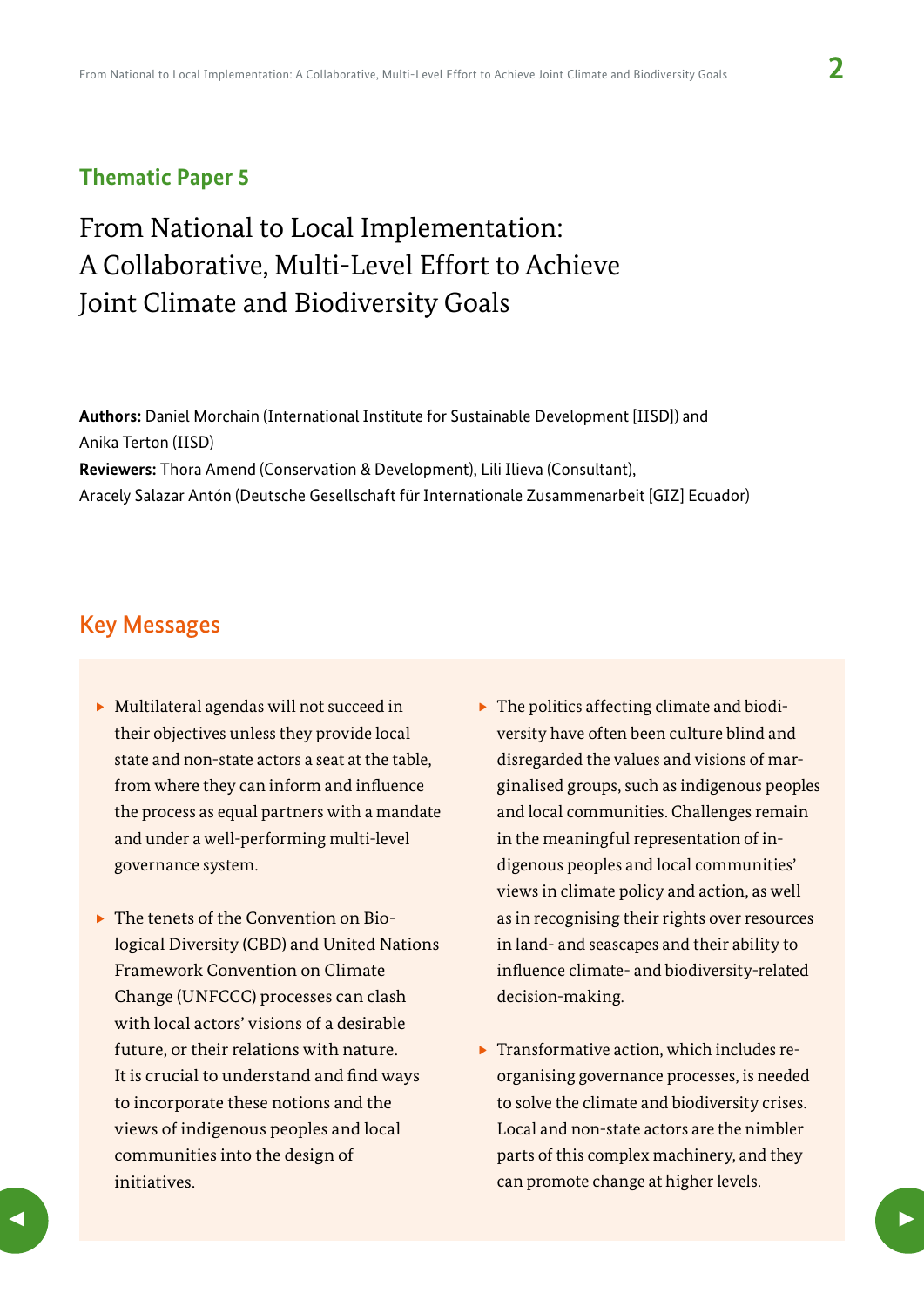- $\triangleright$  To achieve joint climate and biodiversity goals, national governments must meaningfully include local stakeholders through just multi-level governance. To enhance and strengthen joint implementation at subnational and local levels, national governments should adopt a multi-level coordination approach that identifies and strengthens linkages and synergies between climate change and biodiversity policy planning processes to maximise impact.
- Devolution of power to sub-national governments and indigenous peoples and local communities brings both benefits and management challenges. It is critical to ensure that capacities and systems are in place to promote sound management of resources at local levels that guarantees the efficient implementation of initiatives and helps attract further funding.

## Introduction

Achieving the goals of the CBD and the UNFCCC requires close collaboration with stakeholders across all levels of governance: an effective and representative process of multi-level governance that includes both state and non-state actors. Many such mechanisms for stakeholder interaction have been established in multilateral processes, and new ones keep emerging.

From early days, multilateral processes like the CBD's and the UNFCCC's have made—and increasingly topped up—an effort to be inclusive of the views of local and other sub-national governments, indigenous peoples and local communities (and civil society more broadly), and the private sector. However, more can be done: the extent of engagement and the influence of state and nonstate sub-national actors in biodiversity- and climate-related decision-making remains insufficient ([Chan et al., 2018](https://doi.org/10.1007/s10784-018-9384-2); [Adenle et al., 2015](https://doi.org/10.3390/su7010271)), even if some progress has been accomplished ([Bäckstrand et al., 2017](https://www.tandfonline.com/doi/full/10.1080/09644016.2017.1327485)).  $\sum_{i=1}^{3}$ 

Initiatives addressing climate change adaptation, mitigation, biodiversity conservation, and landand seascape management almost invariably impact people and institutions locally, whether directly or indirectly. However, the design and implementation of biodiversity and climate goals are often set at levels higher than the local. This results in an understanding of biodiversity and climate "success" that is frequently at odds with that of local actors, potentially jeopardising the achievement of what local actors view as a sustainable, desirable future.

Indeed, the failure to examine alternative visions of progress and an unequal process of stakeholder engagement have at times resulted in biodiversity and climate projects increasing, rather than decreasing, people's vulnerability ([Eriksen et al.,](https://doi.org/10.1016/j.worlddev.2020.105383)  [2021](https://doi.org/10.1016/j.worlddev.2020.105383)). Beyond the intrinsic negative and objectionable nature of this approach, it can also erode the sustainability goals of multilateral processes.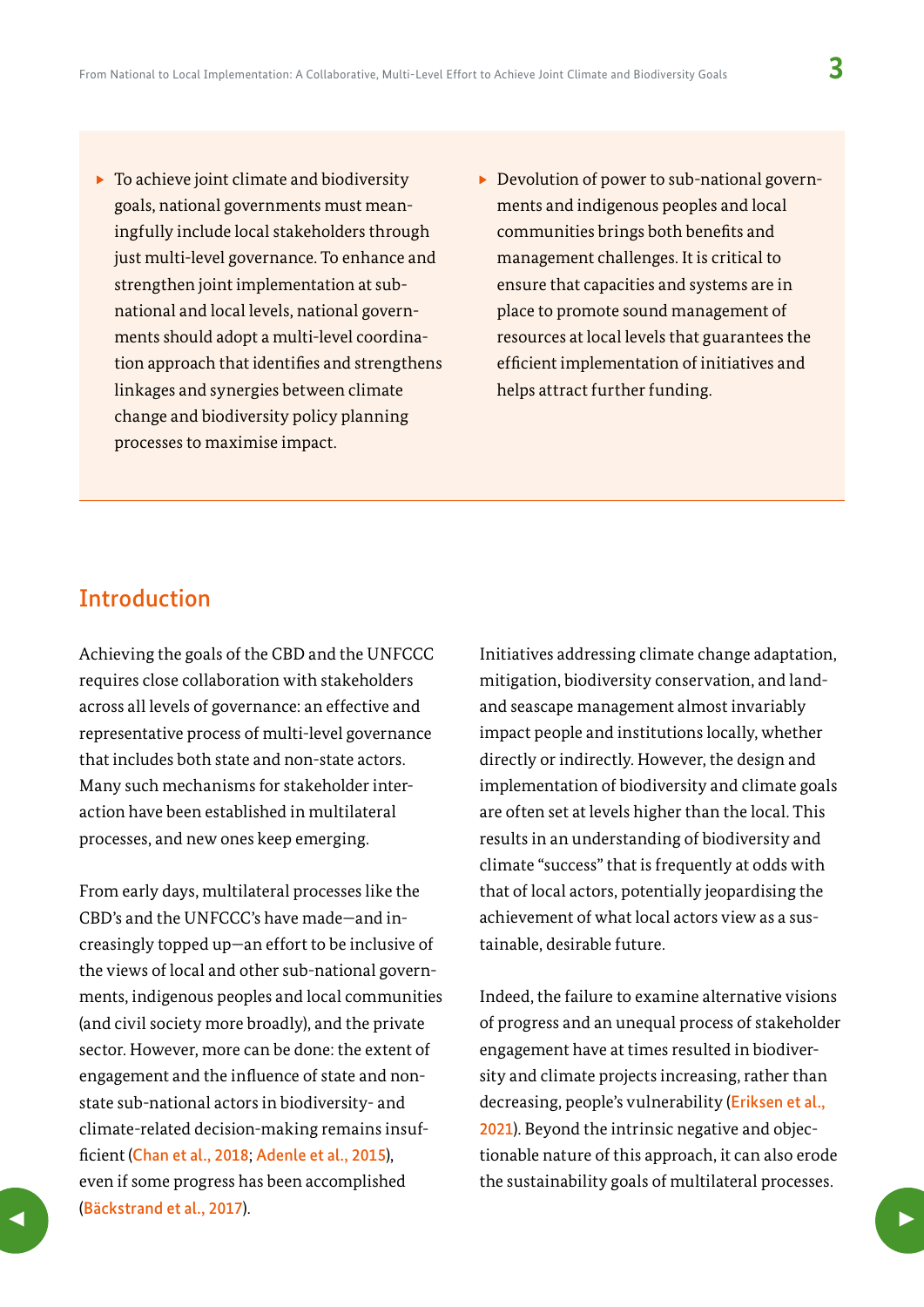This Thematic Paper looks at the importance of multi-level governance for attaining climate and biodiversity goals, proceeding then to investigate what steps and mechanisms the CBD and UNFCCC processes have each created to ensure sub-national and local actors' engagement. It goes on to explore new pathways through which sub-national actors may contribute to advancing

climate and biodiversity goals set out at multilateral levels, identifying challenges and opportunities. Finally, the paper offers opportunities for party delegates of both the CBD and the UNFCCC processes to strengthen and enhance the joint implementation of biodiversity and climate goals at sub-national and local levels.

## What Is Multi-level Governance, and Why Is It Important for Climate and Biodiversity?

An effective response to climate change and biodiversity loss requires new governance approaches that can "bridge or even transcend governmental levels and societal domains" ([Bauer & Steurer, 2014](https://boku.ac.at/fileadmin/data/H03000/H73000/H73200/InFER_Discussion_Papers/InFER_DP_14_1_Multi-level_governance_of_climate_change_adaptation.pdf), p. 121). While the implementation of the Paris Agreement and the post-2020 global biodiversity framework (GBF) is primarily the responsibility of national governments, the scale and ambition of the agendas call for contributions from stakeholders across society, including local actors, such as indigenous peoples and local communities, sub-national governments, and civil society organisations. This becomes particularly essential, given that up to two thirds of biodiversity legislation is adopted and enacted at the sub-national and local levels in some parts of the world ([CBD, 2021](https://www.cbd.int/doc/c/0b09/511f/8eeb6c298438b93c6b20af91/sbi-03-19-en.pdf)); as such, both require and benefit from meaningful, inclusive participation from local actors.

The complexity and interconnectedness of climate change and biodiversity loss (for further information, see [Thematic Paper 1: Linkages and](https://www.adaptationcommunity.net/wp-content/uploads/2022/05/01-thematic-paper-synergies-biodiv-climate-instruments-giz-iisd-ufz.pdf)  [Synergies Between International Instruments](https://www.adaptationcommunity.net/wp-content/uploads/2022/05/01-thematic-paper-synergies-biodiv-climate-instruments-giz-iisd-ufz.pdf)  [on Biodiversity and Climate Change](https://www.adaptationcommunity.net/wp-content/uploads/2022/05/01-thematic-paper-synergies-biodiv-climate-instruments-giz-iisd-ufz.pdf)) demand collaboration and cooperation across sectors and in partnership with local communities that understand best how to address local sustainable development challenges. Hence, it becomes fundamental that multilateral forums and national governments support the establishment and promotion of a whole-of-society approach. Such an approach promotes a change of paradigms, goals, and values, the formation of partnerships across sectors and levels of government, and welcomes contributions by a wide range of stakeholders to achieve collective impact.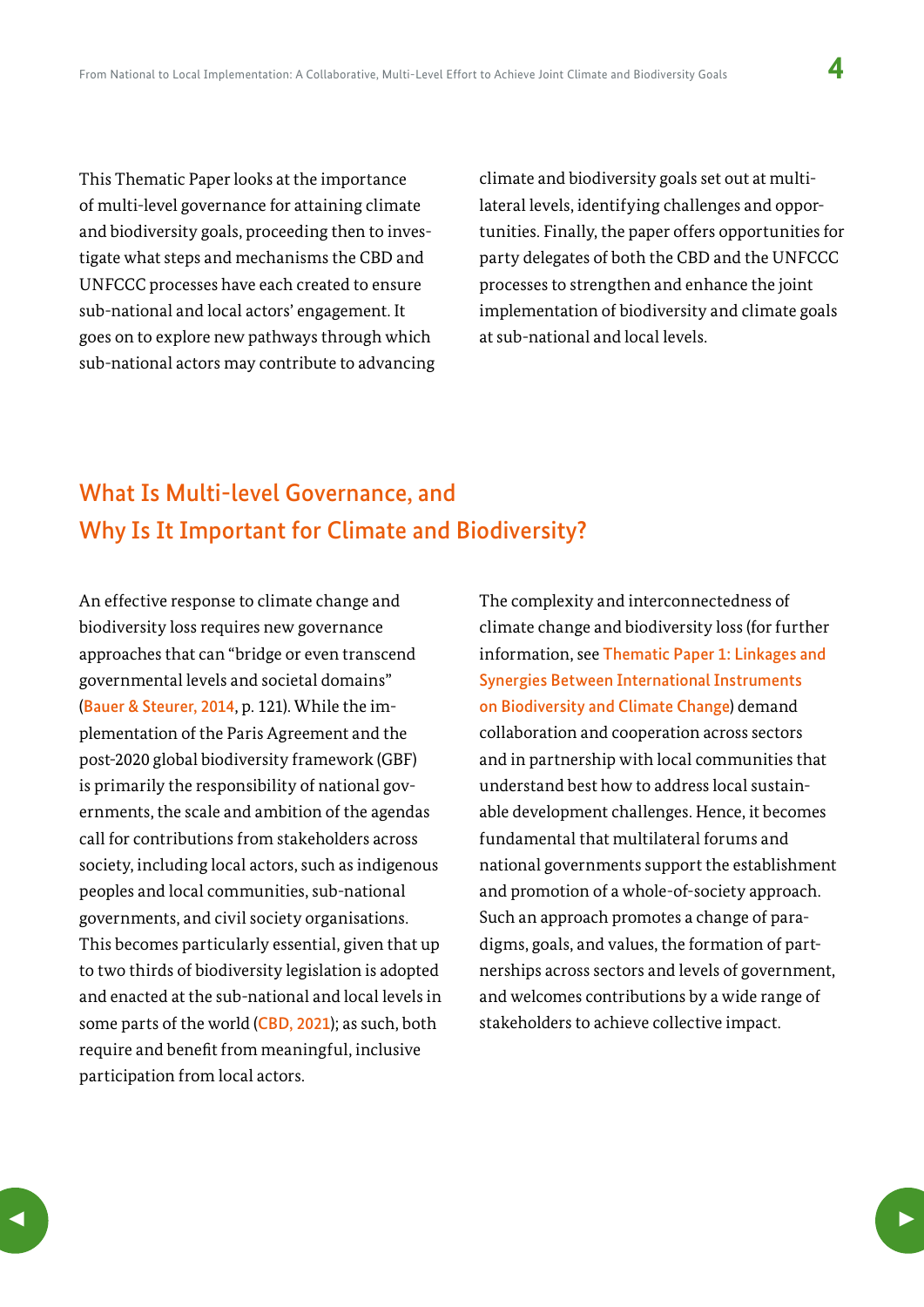Only if sub-national governments—both rural and urban, each with its distinct context—and indigenous peoples and local communities are actively engaged and contribute to the process of developing robust global biodiversity and climate frameworks, can the international community foster ownership and build a strong support base for their implementation (for further information, see [Thematic Paper 4: Good Governance](https://www.adaptationcommunity.net/wp-content/uploads/2022/05/04-thematic-paper-good-governance_biodiv-climate-policymaking-giz-iisd-ufz.pdf)  [for Integrated Climate and Biodiversity Policy-](https://www.adaptationcommunity.net/wp-content/uploads/2022/05/04-thematic-paper-good-governance_biodiv-climate-policymaking-giz-iisd-ufz.pdf)[Making](https://www.adaptationcommunity.net/wp-content/uploads/2022/05/04-thematic-paper-good-governance_biodiv-climate-policymaking-giz-iisd-ufz.pdf)).

Multi-level governance is the process that seeks to build links across levels of government and governance in an intentional and strategic fashion. Four enabling factors can support an integrated approach to multi-level governance ([Dazé et al., 2016](https://www.iisd.org/reader/napgn-en-2016-vertical-integration-in-nap-processes); [NAP Global Network, 2021](https://napglobalnetwork.org/themes/vertical-integration/)):

- **1. Institutional arrangements** refer to coordination and integration processes between local, sub-national, and national levels. The setup and functioning of institutional arrangements can contribute to advancing or hindering the progress of local climate and biodiversity action.
- **2. Information sharing** facilitates a coordinated development and implementation of plans and policies. This helps ensure that action is representative and locally relevant. The information used for climate and biodiversity planning should be inclusive of indigenous, traditional, and local knowledge and interests.
- **3. Capacity building and development** of actors from national to local levels that work on climate and biodiversity efforts—from planning to monitoring and evaluation—facilitates effective engagement vertically and horizontally (across sectors and institutions).
- **4. Financing** from the supranational and multilateral to national and sub-national levels, in ways that are effective and transparent, is crucial for achieving the delivery of local and national objectives on climate and biodiversity.

The benefits of multi-level governance in relation to developmental processes are widely recognised ([Fuhr et al., 2018](https://research.abo.fi/en/publications/the-role-of-cities-in-multi-level-climate-governance-local-climat); [Pahl-Wostl, 2009](https://www.sciencedirect.com/science/article/abs/pii/S0959378009000429); [UNFCCC, 2016](https://unfccc.int/sites/default/files/20160525_bog1_reporting.pdf); [Verkerk et al., 2015](https://repub.eur.nl/pub/86901/)). A study found that comprehensive and flexible institutional arrangements across all levels of government had helped the successful implementation of urban adaptation actions ([Chu et al., 2018](https://www.tandfonline.com/doi/abs/10.1080/17535069.2019.1670410)). A governance system that prioritises multi-level, multistakeholder engagement has, by this very fact, built a foundation to make climate and biodiversity efforts more impactful, just, and representative. Indeed, multi-level governance is now seen as a prerequisite for effective adaptation and biodiversity governance ([Local Governments for Sustainability](https://icleicanada.org/wp-content/uploads/2019/07/Making-Strides-on-Community-Adaptation.pdf)  [Canada, 2016](https://icleicanada.org/wp-content/uploads/2019/07/Making-Strides-on-Community-Adaptation.pdf); [Deutsche Gesellschaft für Interna](https://www.climate-chance.org/en/library/enabling-subnational-climate-action-through-multi-level-governance/)[tionale Zusammenarbeit, 2017](https://www.climate-chance.org/en/library/enabling-subnational-climate-action-through-multi-level-governance/)[, 2018](https://collaborative-climate-action.org/wp-content/uploads/2019/11/Multi-Level-Climate-Governance.pdf); [Terton, 2021](https://collaborative-climate-action.org/multi-level-climate-governance-supporting-local-action/)).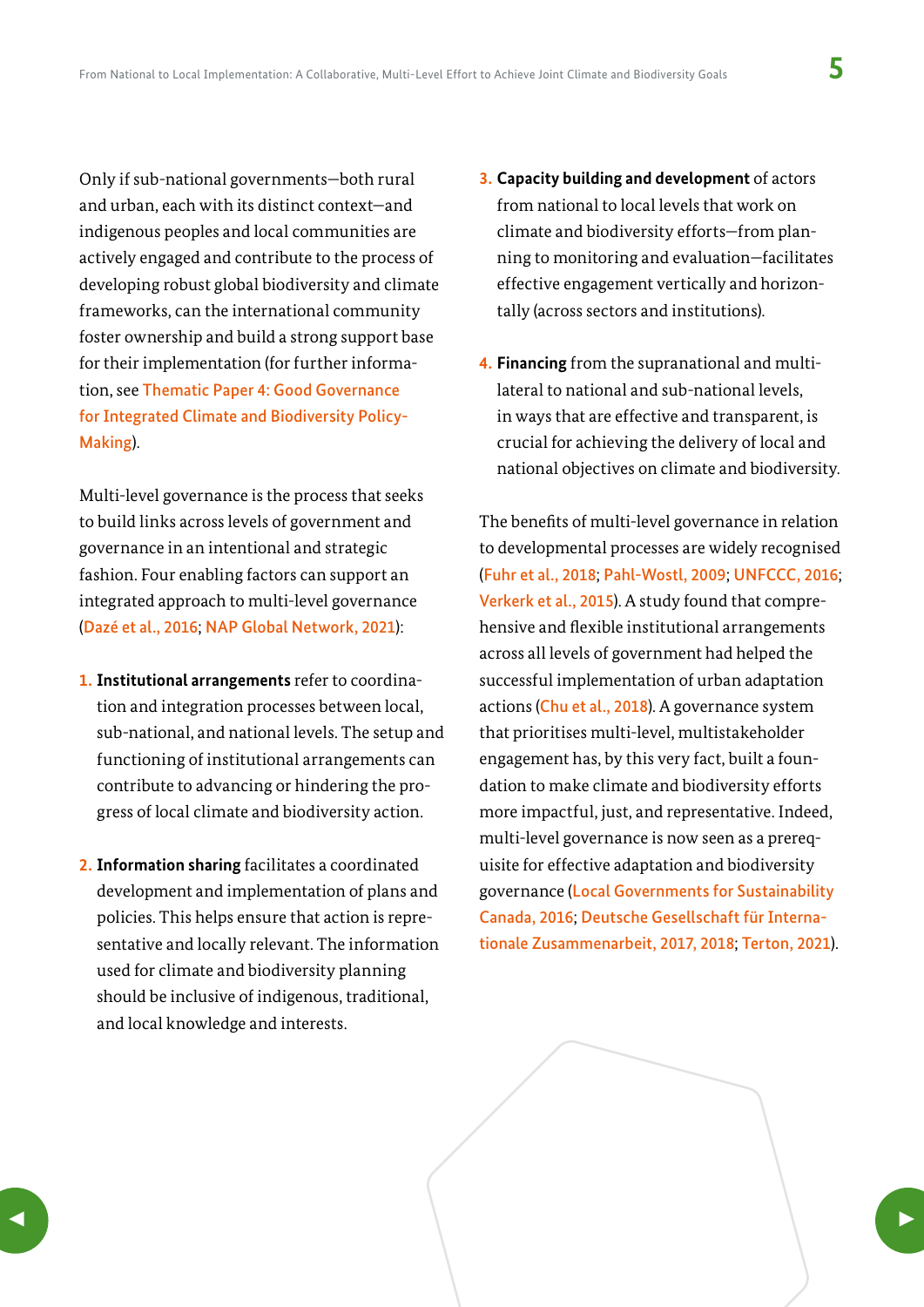# Historical Role of Sub-national Actors in the CBD and UNFCCC Processes: Similarities and gaps

Under the CBD, the role of indigenous peoples and local communities in conservation has been recognised through multiple instruments. Both the CBD and its scientific body, the Intergovernmental Science-Policy Platform on Biodiversity and Ecosystem Services acknowledge the importance of indigenous and local knowledge in their work and explicitly support a diversity of knowledge systems /bodies of knowledge to inform international biodiversity assessments and decision-making. Similarly, the CBD has made efforts to raise awareness of the role of indigenous peoples and local communities in the holistic conservation, preservation, sustainable use, and management of biodiversity ([CBD Conference of](https://www.cbd.int/doc/decisions/cop-13/cop-13-dec-03-en.pdf)  [the Parties \[COP\], 2016](https://www.cbd.int/doc/decisions/cop-13/cop-13-dec-03-en.pdf)). In addition, the CBD has called for the effective engagement of sub-national and local governments, for example, in raising their awareness of the importance of biodiversity and ecosystems services and functions. It also promotes the establishment of strategies for enhancing contributions of sub-national and local governments in the implementation of national biodiversity strategies and action plans (NBSAPs).

Some key examples of how the CBD has recognised sub-national and non-government stakeholders as relevant players in priority setting and decision-making include:

▶ The **Global Biodiversity Forum** (1992-2006) was an important initial mechanism for stakeholder engagement in the early days of the Convention.

- ▶ The Strategic Plan for Biodiversity 2011-2020 and its [Aichi Biodiversity Targets](https://www.cbd.int/sp/targets/), especially those under Strategic Goals A ("Address the underlying causes of biodiversity loss by mainstreaming biodiversity across government and society") and E ("Enhance implementation through participatory planning, knowledge management and capacity building"), established a relevant role for non-state actors in the process ([CBD, 2020](https://www.cbd.int/sp/targets/)). Aichi Target 18 focuses specifically on traditional knowledge and customary sustainable use. It is the main target related to the implementation of two of the most relevant articles of the CBD—CBD Article 8(i) and Article 10(c)-for indigenous people and local communities and represents a cross-cutting theme for the entire Strategic Plan.
- $\triangleright$  The Plan of Action on Subnational Governments, [Cities and Other Local Authorities for Biodiver](https://www.cbd.int/kb/record/decision/12288?RecordType=decision)[sity \(2011–2020\)](https://www.cbd.int/kb/record/decision/12288?RecordType=decision), endorsed in 2010, "provides suggestions to Parties on how to mobilise and coordinate local actions on biodiversity, to bring national strategies and plans into the local context" (CBD, 2021). It represented a defining moment for bringing local actors closer to the centre of discussions. Furthermore, it proposed ways to enhance collaboration between state and non-state actors, improve cross-scalar communications, and make interactions more effective.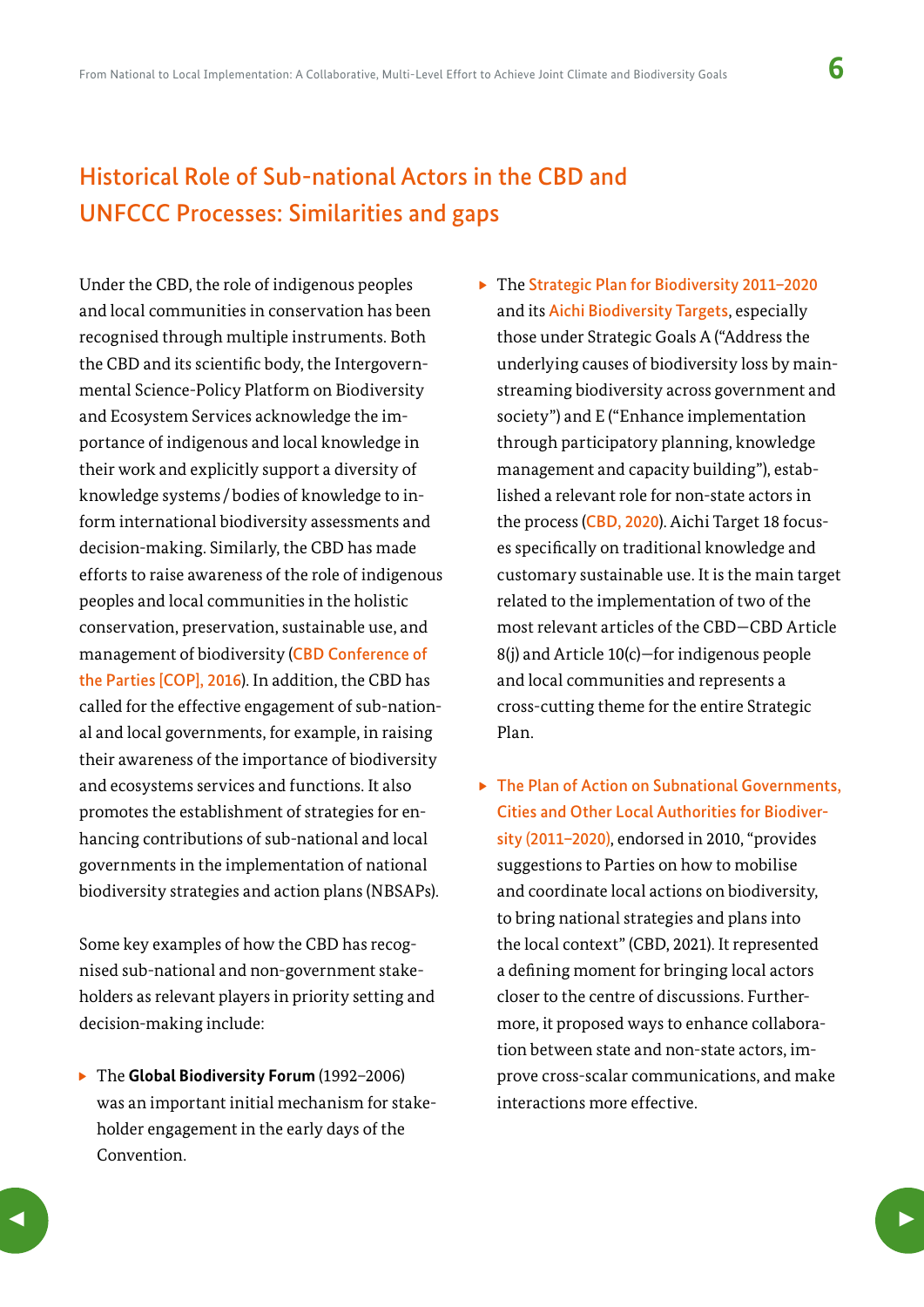- $\triangleright$  The [2020 Edinburgh Declaration and the sub](https://www.gov.scot/publications/edinburgh-declaration-on-post-2020-biodiversity-framework/pages/how-to-sign/)[sequent Edinburgh Process](https://www.gov.scot/publications/edinburgh-declaration-on-post-2020-biodiversity-framework/pages/how-to-sign/) highlight the need to expand efforts on multi-level governance and the inclusion of civil society (emphasising indigenous peoples and local communities, women, and youth) to accelerate efforts to achieve the Aichi Targets. Concretely, the Declaration demands proper recognition of the role that sub-national governments play and establishing a multistakeholder platform that ensures their representation.
- $\triangleright$  [Local Governments for Sustainability](https://cbc.iclei.org/) has played a role in ensuring a strong link between the multilateral process and sub-national actors and urban areas, such as through the [Cities](https://cbc.iclei.org/)  [Biodiversity Center](https://cbc.iclei.org/).
- $\triangleright$  The participatory process of developing the post-2020 global biodiversity framework (GBF) is set to be completed in time for 2021–2022's COP 15 in Kunming, China, which aims to develop a new framework to halt biodiversity loss by 2030.

Compared to the CBD, the discussion around the role of indigenous peoples and local communities and the inclusion of their knowledge in climate negotiations has—arguably—been more limited. Nonetheless, the UNFCCC has established several processes that demonstrate the importance it gives to multi-level stakeholder engagement. These initiatives have strengthened local stakeholders' and the private sector's contributions to shaping the global response to climate change. Furthermore, during COP 26 in Glasgow in 2021, the relevance of nature and nature-based solutions (NbS) as vehicles to address the climate and biodiversity crises was recognised and given more centrality.  $\sum_{i=1}^{n}$ 

UNFCCC initiatives to involve indigenous peoples and local communities in climate governance include:

- $\blacktriangleright$  The Local Communities and Indigenous Peoples [\(LCIP\) Platform](https://unfccc.int/LCIPP), established at the Paris COP 21 in 2015, recognises the need to strengthen knowledge, technologies, practices, and efforts of local communities and indigenous peoples related to addressing and responding to climate change, and provides a platform for the holistic and integrated exchange of experiences and best practices on mitigation and adaptation to strengthen the capacity of local and indigenous actors to engage in the UNFCCC process.
- $\triangleright$  The [Lima–Paris Action Agenda](https://unfccc.int/media/509508/lpaa-primer.pdf), also in 2015, called for regular engagement of actors in the UNFCCC process with non-party stakeholders, especially in research and development and in technological innovation.
- $\triangleright$  The following year, at COP 22, the Marrakech [Partnership for Global Climate Action](https://unfccc.int/climate-action/marrakech-partnership-for-global-climate-action) was set up to foster the implementation of the Paris Agreement through enhanced collaboration at various levels of governance at the country level (national to local), including cities and with non-state actors, including businesses.
- $\triangleright$  In 2018 the [Talanoa Dialogue Platform](https://unfccc.int/process-and-meetings/the-paris-agreement/the-paris-agreement/2018-talanoa-dialogue-platform) further promoted inclusive and participatory nonstate actor engagement and transparency, introducing the notion of empathy and understanding—and storytelling as a vehicle for building trust among stakeholders.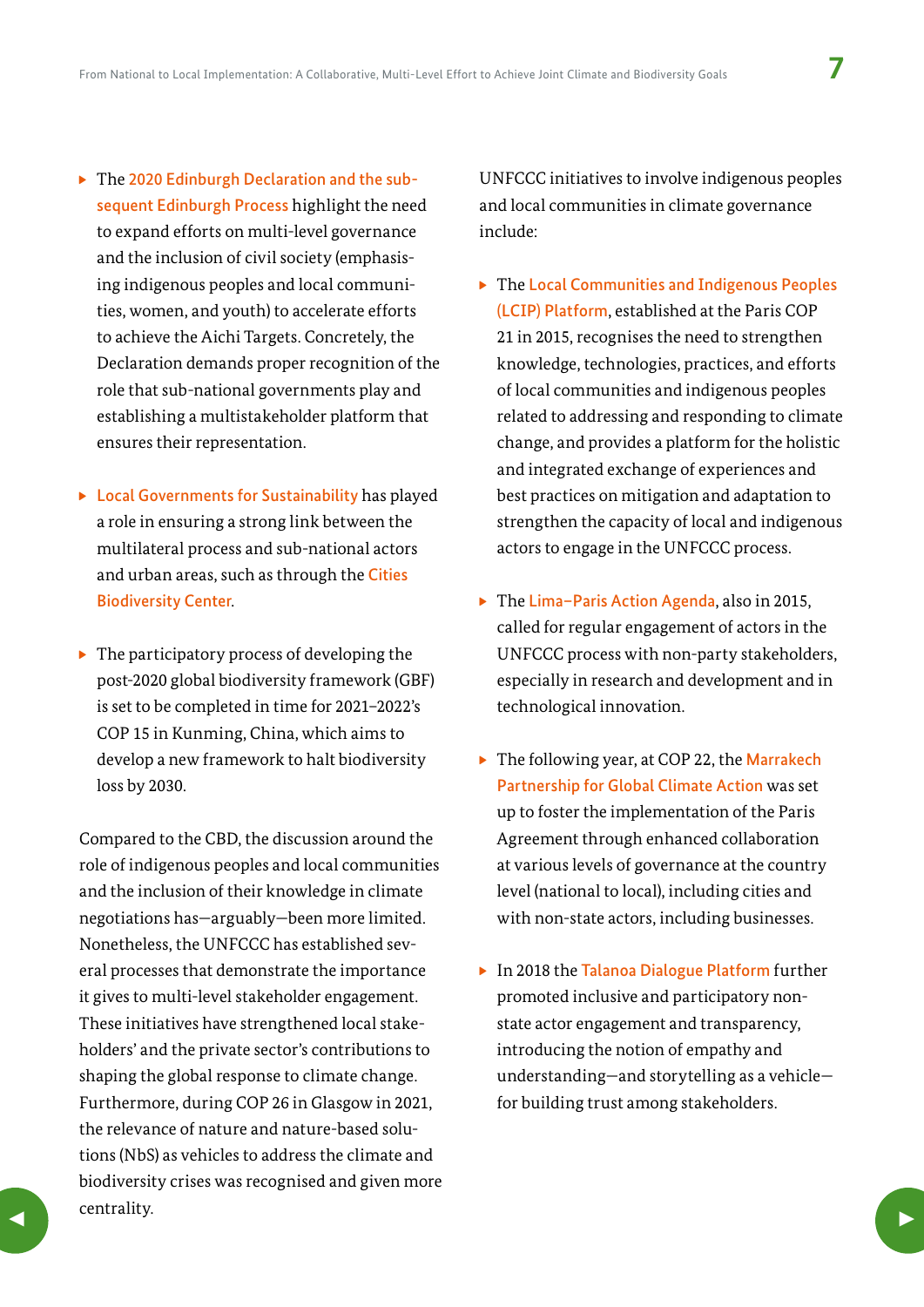<span id="page-7-0"></span> $\triangleright$  The [Glasgow Climate Pact](https://unfccc.int/sites/default/files/resource/cop26_auv_2f_cover_decision.pdf), agreed at COP 26 in Glasgow in 2021, emphasises the need for collaboration between indigenous peoples and local communities, other non-state actors, and local and regional governments, in achieving progress on climate. It acknowledges the value of indigenous peoples and local communities' culture and knowledge, as well as the need to protect, conserve, and restore degraded ecosystems.

As for the issue of addressing synergies between climate change and biodiversity in relation to the role of indigenous peoples and local communities—the two conventions had until recently operated in silos, aside from reducing emissions from deforestation and forest degradation in developing countries (REDD & REDD+), which was introduced under the UNFCCC. Both conventions recognised that REDD+ contributes to climate change mitigation and biodiversity conservation through its safeguard system. However, it was primarily the CBD secretariat that outlined the potential benefits of REDD+ for biodiversity and indigenous peoples and local communities; demonstrated the importance of biodiversity and indigenous and local community co-benefits for the long-term success of REDD+; and outlined possible risks of REDD+ for biodiversity and indigenous peoples and local communities ([Secretariat for the Convention on Biological](https://www.cbd.int/doc/publications/for-redd-en.pdf)  [Diversity & GIZ, 2011](https://www.cbd.int/doc/publications/for-redd-en.pdf)). Although the REDD+ framework has been thoroughly discussed under the UNFCCC, there has been little discussion of the links between REDD+ and indigenous peoples and local communities.

Despite wide acknowledgement that non-state actors and sub-national-level authorities need to play a significant role in the UNFCCC and CBD processes, challenges remain for their proper engagement and the application of joint approaches. These include limited opportunities for communities and local governments to engage and effectively influence the official processes through their technical and ancestral knowledge and capacities; insufficient funding to participate on a sustained basis; stakeholder engagement processes lacking coordination, permanency, and consistency; and the intermittent and insufficiently active participation of the private sector ([Phillips, 2018](https://www.cigionline.org/publications/participation-non-party-stakeholders-under-unfccc-options-future-engagement/); [Machado Granziera & Gomez,](https://www.cbd.int/doc/nbsap/sbsap/mainstreaming-biodiversity-subnational.pdf)  [2019](https://www.cbd.int/doc/nbsap/sbsap/mainstreaming-biodiversity-subnational.pdf)). These flaws point to an underdeveloped and flawed practice of vertical—but also horizontal—integration in multilateral processes, as well as to the challenge for civil society actors to stay connected to and visible in these time-consuming and extensive international climate governance processes.

> CDM Flean Den  $R$   $E$   $D$  $D$  $E$  $E$

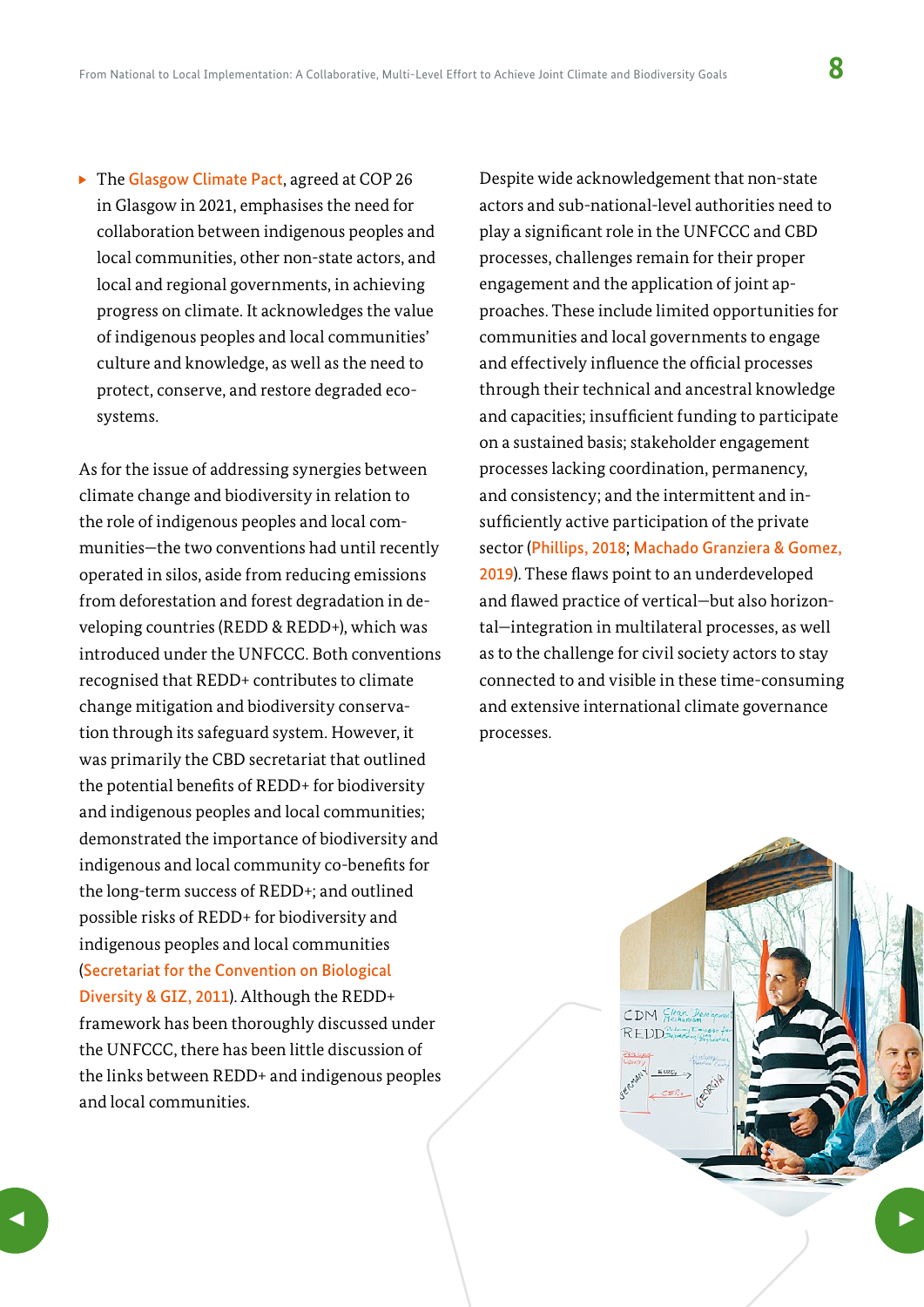

## New Pathways for Sub-National Actors in Advancing Climate and Biodiversity Goals

In long-term, strategic, negotiated processes like the CBD and the UNFCCC, the establishment of partnerships between state and non-state actors at all levels plays a fundamental role. As the principles for locally led adaptation developed by the International Institute for Environment and Development (IIED) and other organisations point out: "Given the right resources, partnerships, information, voice and agency, local people offer huge untapped resilience-building potential to deliver more context-specific, coherent, accountable, democratic, agile, diverse and cost-effective adaptation solutions" ([Soanes et al., 2021](https://pubs.iied.org/10211iied), p. 4).

Resting on the notion of partnerships and collaboration as underlying principles, Table 1 identifies five pathways for sub-national actors to gain further prominence in multilateral negotiation processes. Success that is shared by multiple stakeholders requires efforts not only by sub-national actors, but also by national and supranational ones—who themselves have much to gain from an enhanced role by state and non-state players.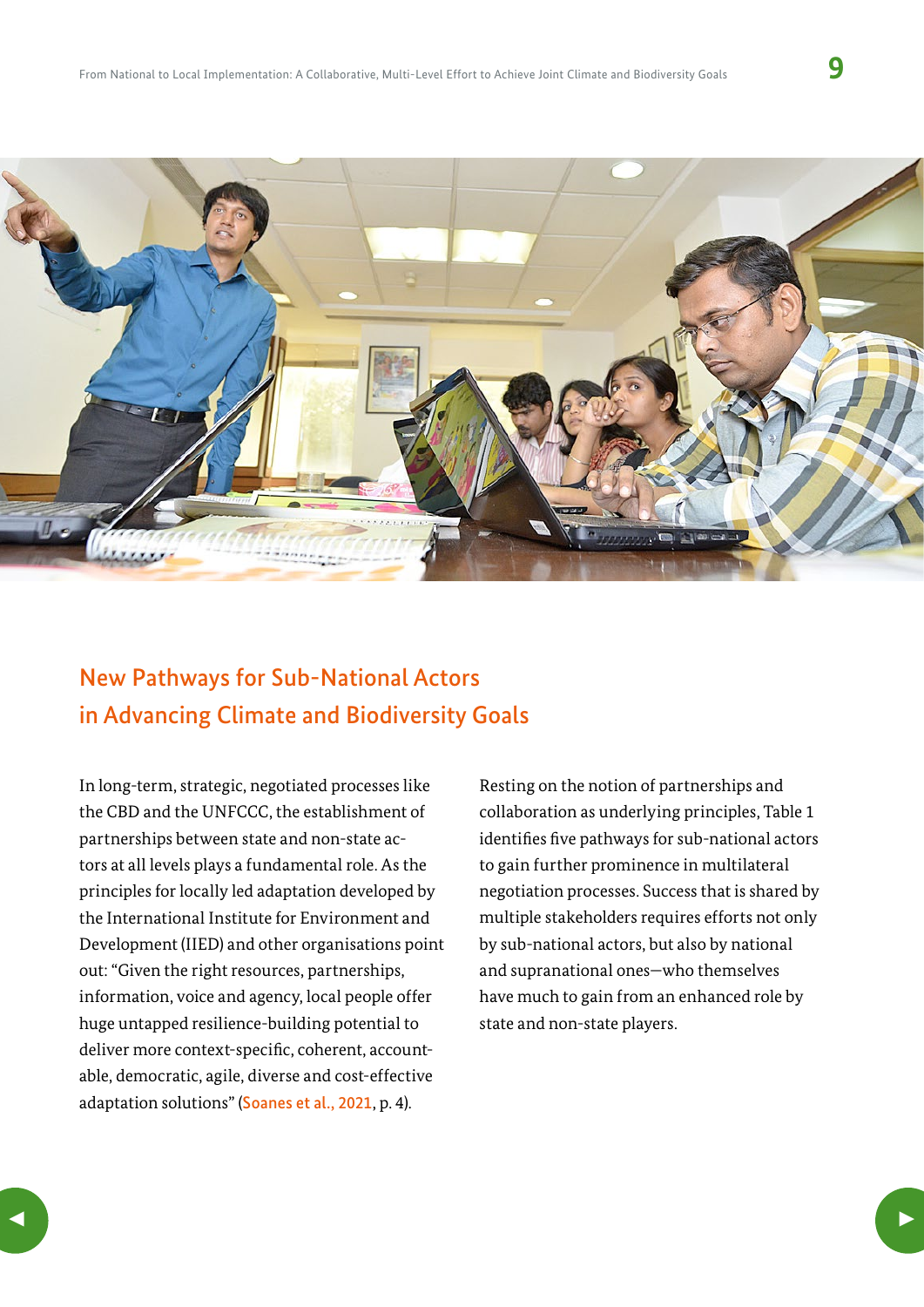### **Table 1. Increasing the influence of sub-national governments and local communities: Pathways, challenges, opportunities, and new roles**

| <b>Pathway</b>                                                                      | <b>Challenges</b>                                                                                                                                                                                                                                                                                                                                            | <b>Opportunities</b>                                                                                                                                                                                                                                                                   | <b>Opportunities for</b><br>enhancing sub-national<br>actors' roles and mandates                                                                                                                                                                                                                                                                                                                                                                                                                                          |
|-------------------------------------------------------------------------------------|--------------------------------------------------------------------------------------------------------------------------------------------------------------------------------------------------------------------------------------------------------------------------------------------------------------------------------------------------------------|----------------------------------------------------------------------------------------------------------------------------------------------------------------------------------------------------------------------------------------------------------------------------------------|---------------------------------------------------------------------------------------------------------------------------------------------------------------------------------------------------------------------------------------------------------------------------------------------------------------------------------------------------------------------------------------------------------------------------------------------------------------------------------------------------------------------------|
| <b>Recognising</b><br>knowledge,<br>culture, and<br>values                          | The politics affecting<br>climate and biodiversity<br>tend to be culture blind<br>and disregard the values<br>and visions of marginal-<br>ised groups, such as in-<br>digenous peoples (Ulloa,<br>2018). Indigenous peoples<br>and local communities<br>are under-represented<br>in climate policy and<br>the development of NbS<br>(Townsend et al., 2020). | Foster dialogue with com-<br>munities and institutions<br>where new climate and<br>biodiversity framings and<br>discourses are welcome,<br>for example, assessing a<br>landscape's value beyond<br>its productivity by recog-<br>nising its links to people's<br>culture and identity. | Refuel dialogue processes<br>with newly acquired man-<br>dates or influence vis-à-vis<br>negotiation streams (e.g.,<br>revamp Talanoa dialogues;<br>encourage meaningful<br>non-party stakeholder<br>engagement in the Glob-<br>al Stocktake's technical<br>assessment process; multi-<br>stakeholder rounds in the<br>Edinburgh process; the<br>Glasgow Climate Pact),<br>acknowledging the need for<br>the inclusion of indigenous<br>peoples and local commu-<br>nities as a standard criterion<br>for implementation. |
| <b>Devolving</b><br>power and<br>funding to<br>the local and<br>community<br>levels | Economic and political<br>elites can co-opt NbS and<br>climate agendas to protect<br>their own interests, thus<br>limiting the contribution<br>of these initiatives to the<br>SDGs (von der loot et ol                                                                                                                                                       | A reversal of historical<br>injustices and persistent<br>post-colonial approaches<br>can be initiated through a<br>devolution of mandates in<br>national and multilateral<br>processes to indigenous                                                                                   | Enable protagonist roles for<br>formal and informal organ-<br>isations representing local<br>communities while encour-<br>aging influential actors to<br>promote the principle of<br>cuhcidiarity (Soange et al.                                                                                                                                                                                                                                                                                                          |

SDGs ([van der Jagt et al.,](https://www.semanticscholar.org/paper/Nature-Based-Solutions-or-Debacles-The-Politics-of-Jagt-Kiss/77bce717dcfed7018e4809cdfe5aade8b6497bda)  [2021](https://www.semanticscholar.org/paper/Nature-Based-Solutions-or-Debacles-The-Politics-of-Jagt-Kiss/77bce717dcfed7018e4809cdfe5aade8b6497bda)). The starting point for discussions—both in multilateral negotiations and

nationally—often assumes a pre-existing vision that has been set by the Global North. **3** North. **Example 2 Security 19 Contract Contract Contract Contract Contract Contract Contract Contract Contract Contract Contract Contract Contract Contract Contract Contract Contract Contract Contract Contract Cont** 

processes to indigenous peoples and local communities and other marginalised groups.

Capacity strengthening of local and national actors helps ensure their interactions are constructive and fruitful.

subsidiarity ([Soanes et al.,](https://pubs.iied.org/10211iied)  [2021](https://pubs.iied.org/10211iied)) in national prioritisation exercises and in multilateral negotiations.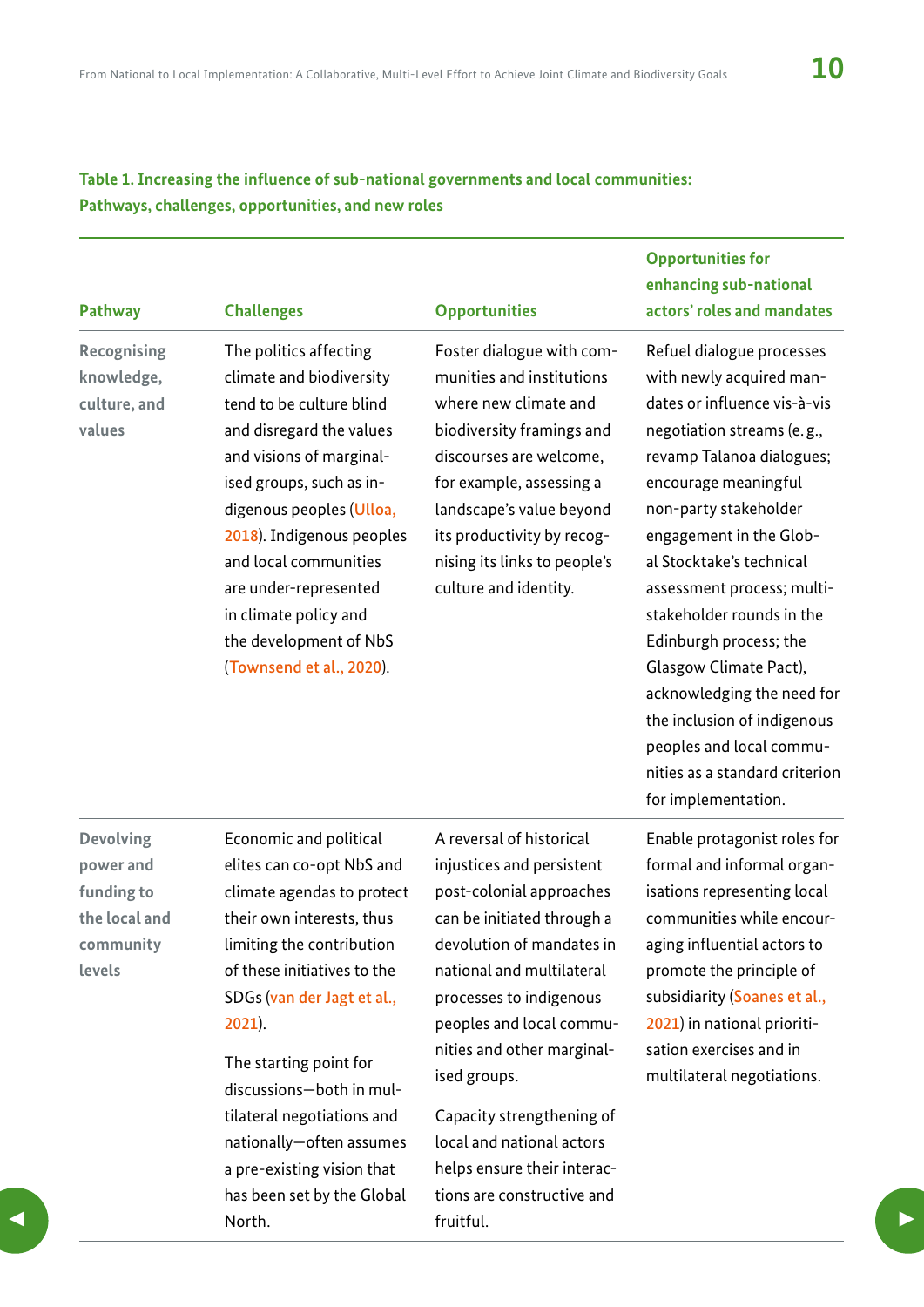**Opportunities for** 

| <b>Challenges</b>                                                                                                                                                                                                                                                                                                                                                                   | <b>Opportunities</b>                                                                                                                                                                                                                                                                                                                                                                  | enhancing sub-national<br>actors' roles and mandates                                                                                                                                                                                                                                                                                                                                                                             |
|-------------------------------------------------------------------------------------------------------------------------------------------------------------------------------------------------------------------------------------------------------------------------------------------------------------------------------------------------------------------------------------|---------------------------------------------------------------------------------------------------------------------------------------------------------------------------------------------------------------------------------------------------------------------------------------------------------------------------------------------------------------------------------------|----------------------------------------------------------------------------------------------------------------------------------------------------------------------------------------------------------------------------------------------------------------------------------------------------------------------------------------------------------------------------------------------------------------------------------|
| Protecting and nurturing<br>the existing narratives of<br>adaptation can ignore the<br>historical and political<br>notions of environmental<br>risk whilst oversimplifying<br>the concerns and strate-<br>gies of indigenous peoples<br>and local communities<br>(Rubio C., 2018).                                                                                                  | Use NbS and adaptation<br>actions as vehicles for<br>redesigning outcomes<br>and aligning national<br>strategies with indigenous<br>peoples and local commu-<br>nities' concepts of sus-<br>tainable development in<br>a fair negotiation process<br>and acknowledging the<br>knowledge and skills of<br>all involved.                                                                | Innovative participatory<br>and co-creative processes<br>of designing, implementing,<br>monitoring and evaluating<br>adaptation and biodiversity<br>measures can overcome<br>political and behavioural<br>barriers to successful policy<br>implementation (Kumar et<br>al., 2020).                                                                                                                                               |
| In the context of adap-<br>tation and NbS, Jaakson<br>(2010, p. 172) posits that<br>"the more the values<br>statement affects a<br>stakeholder group, the<br>more engagement this<br>particular group deserves"<br>is woefully underserved.<br>This gap demands a<br>redrawing of both public<br>and private sector organi-<br>sations' relationships with<br>users / stakeholders. | Promote new manage-<br>ment models of organisa-<br>tions where civil society<br>and the private sector<br>have room to innovate,<br>evolve, and quickly<br>respond to challenges;<br>and where solutions to<br>multi-level governance<br>and alignment are pro-<br>actively sought (Amend,<br>2019).<br>Exploring these new mod-<br>els through NbS would<br>be especially timely and | There's ample evidence<br>showing that stakeholder<br>engagement processes that<br>genuinely pursue collabora-<br>tion and co-creation lead to<br>an increased acceptance of<br>NbS / climate initiatives, as<br>well as their ownership by<br>local groups.<br>Accountability in gover-<br>nance can be further<br>promoted through collabo-<br>ration with independent<br>third-party organisations<br>(Coleman et al., 2019). |
|                                                                                                                                                                                                                                                                                                                                                                                     |                                                                                                                                                                                                                                                                                                                                                                                       |                                                                                                                                                                                                                                                                                                                                                                                                                                  |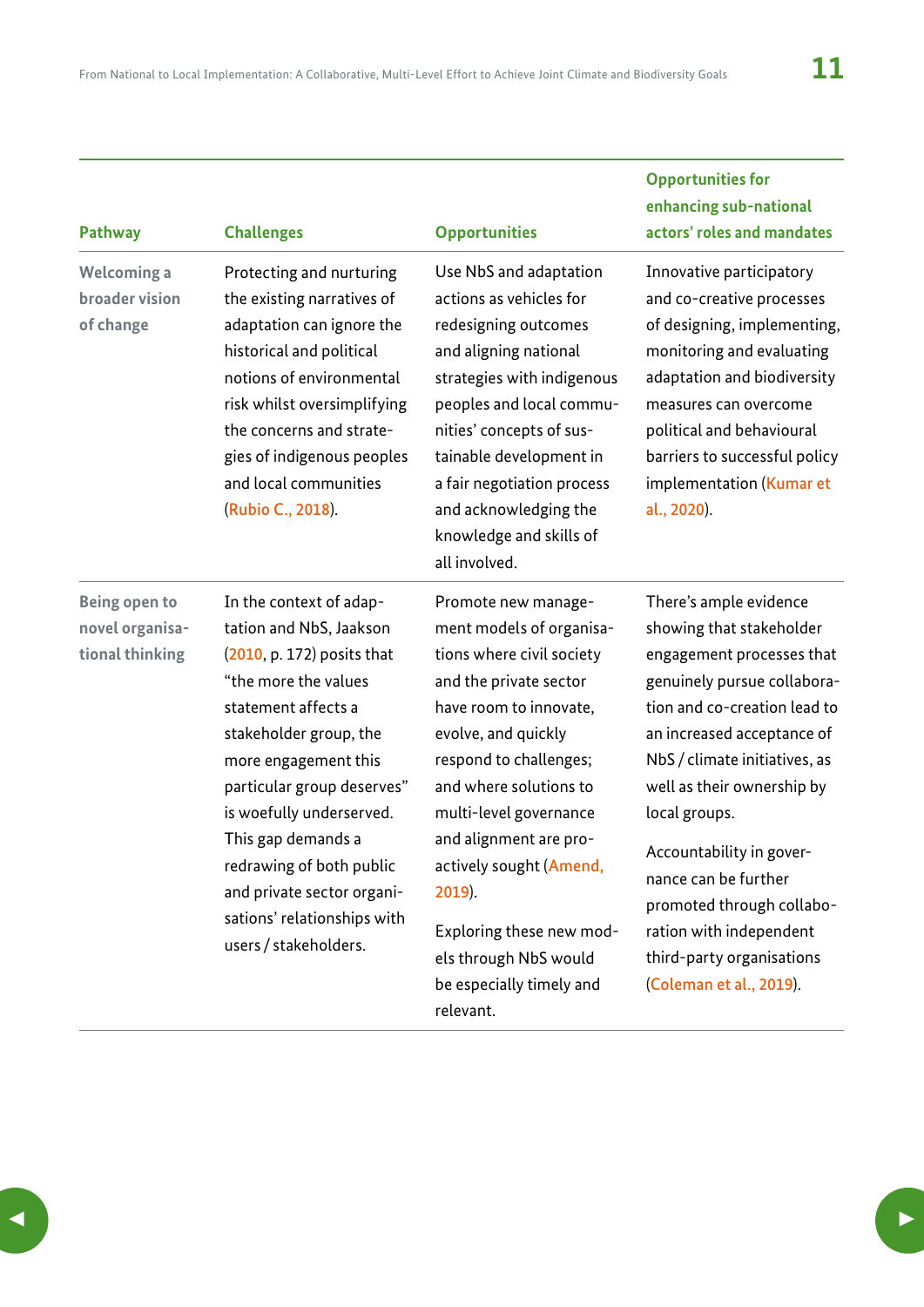**Opportunities for** 

| <b>Pathway</b>                                              | <b>Challenges</b>                                                                                                                                                                                                                                                                                                                                                                                                    | <b>Opportunities</b>                                                                                                                                                                                                                                                                                                                                                          | enhancing sub-national<br>actors' roles and mandates                                                                                                                                                                                                                                                                                                                                    |
|-------------------------------------------------------------|----------------------------------------------------------------------------------------------------------------------------------------------------------------------------------------------------------------------------------------------------------------------------------------------------------------------------------------------------------------------------------------------------------------------|-------------------------------------------------------------------------------------------------------------------------------------------------------------------------------------------------------------------------------------------------------------------------------------------------------------------------------------------------------------------------------|-----------------------------------------------------------------------------------------------------------------------------------------------------------------------------------------------------------------------------------------------------------------------------------------------------------------------------------------------------------------------------------------|
| Transform-<br>ing relations<br>between scales<br>and actors | Both the Edinburgh<br>Declaration (2020) and<br>the Marrakech Partner-<br>ship for Global Climate<br>Action (2015) are exam-<br>ples of official positions<br>recognising the need for<br>transformational change<br>in order to attain biodiver-<br>sity and climate goals and<br>contain the most dev-<br>astating effects of these<br>crises. Still, transforma-<br>tional initiatives remain<br>rare exceptions. | While the practice of<br>transformation remains<br>elusive, there are increas-<br>ing calls from civil society<br>organisations and even<br>some government agen-<br>cies to shift paradigms<br>toward more transforma-<br>tional approaches. Argu-<br>ably, there is increasing<br>buy-in by institutions<br>in positions of power to<br>promote transformational<br>change. | Transformational shifts in<br>power relations that em-<br>power indigenous peoples<br>and local communities and<br>sub-national authorities<br>can result from inclusive<br>multistakeholder dialogues<br>(Morchain et al., 2019).<br>Transforming stakeholder<br>roles in this way can help<br>reorganise governance<br>structure and reorient social<br>relations (Few et al., 2017). |

With the aim to further bridge theory and practice, each of the five pathways identified above is illustrated with an example.

▶ Recognising knowledge, culture, and values: Embedding climate and biodiversity work in cultural realities is a step toward acknowledging the social foundation required from these actions and the role that people, not least indigenous peoples and local communities, should play in defining and benefiting from them. In Colombia's Sierra Nevada de Santa María, the preferred model for managing climate change impacts of the four more populous groups of

indigenous peoples rests on self-determination and territorial autonomy. In effect, these principles constitute a cultural and spiritual approach to adapting to climate and environmental change—elements that are insufficiently represented in official strategies and policies ([Ulloa,](https://www.researchgate.net/publication/329691943_Reconfiguring_climate_change_adaptation_policy_Discourses_Policies_and_Practices)  [2018](https://www.researchgate.net/publication/329691943_Reconfiguring_climate_change_adaptation_policy_Discourses_Policies_and_Practices)). Recognising the plurality of perspectives in responding to climate change and managing the territory is an important step toward advancing sustainability goals harmoniously and enriching the knowledge of actors around the sometimes-competing, sometimes-reinforcing priorities of development.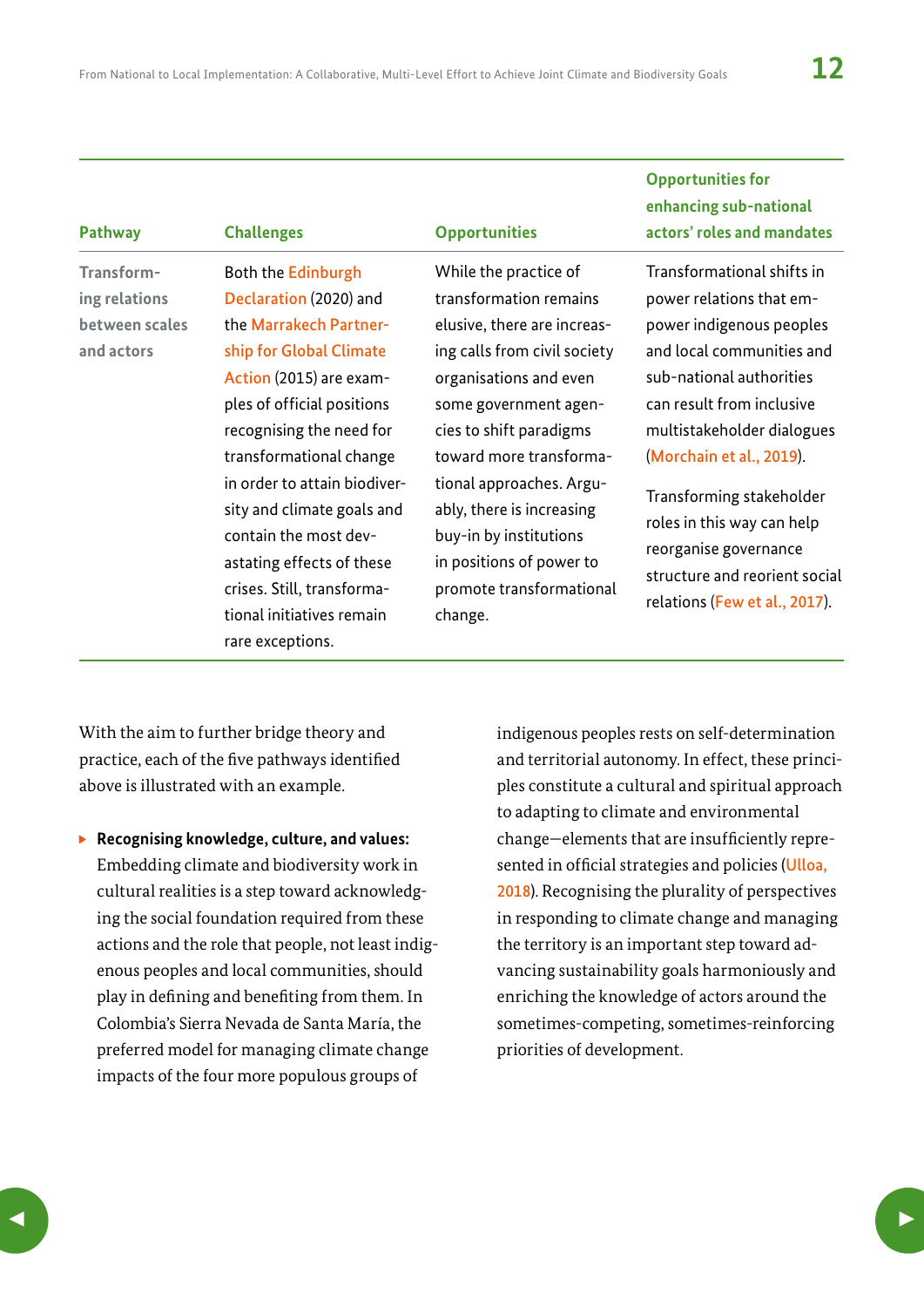▶ Devolving power and funding to the local level **and communities:** Empowering communities and local actors in climate and biodiversity processes that affect them directly does not mean full devolution of decision-making to the local level. Shared governance by a combination of actors demands negotiation, compromise, and consensus. One example of this is a collaboration between civil society, non-governmental organisations, government officials, and researchers in Botswana. These stakeholders collaborated in multi-day workshops at the sub-national level (district and sub-district) to identify and prioritise climate and development risks and needs, thus providing a channel for local and disenfranchised populations to communicate with sub-national officials and decision-makers—and to be seen, heard, and recognised. The success of these pilot workshops led the national government to demand the replication of the process in all the country's districts, thus promoting a closer relationship between actors from the national to local levels in forwarding the development and climate adaptation agendas ([International](https://www.idrc.ca/en/initiative/collaborative-adaptation-research-initiative-africa-and-asia)  [Development Research Centre, 2020](https://www.idrc.ca/en/initiative/collaborative-adaptation-research-initiative-africa-and-asia)).

When devolution is indeed achieved, it is important for local authorities to avoid the common mistake of overly concentrating their efforts on operational and administrative tasks at the expense of attending to socio-cultural and ecological aspects: this can undermine effective multi-level governance and citizens' expectations regarding the newly gained powers at the local level ([Ziervogel et al., 2019](https://link.springer.com/article/10.1007/s10113-019-01571-y)).

Such devolution of power can enable local stakeholders to act with a certain degree of independence and self-determination, partly through more direct access to financial resources for undertaking climate and biodiversity action. This exercise—which helps strengthen democratic principles—requires addressing any possible gaps in local governments' and local actors' capacity to administer these funds / grants, to ensure their proper management. Indeed, it is important to recognise corruption as a possible threat to effective multi-level governance, and to sustainable development more broadly. The occurrence of corruption has been found to jeopardise the ability of countries to adapt to climate change, while also deterring investments in NbS ([Rahman, 2018](https://doi.org/10.1007/s10584-018-2139-9); [Deutsche Gesellschaft für](https://www.adaptationcommunity.net/wp-content/uploads/2019/09/giz2019-en-eba-governance-study-low-res.pdf)  [Internationale Zusammenarbeit, 2019](https://www.adaptationcommunity.net/wp-content/uploads/2019/09/giz2019-en-eba-governance-study-low-res.pdf)). On the other hand, the perception of "good," transparent governance can have an even stronger positive effect in promoting the implementation of development-oriented activities (like conservation) than the level of wealth of the country ([Baynham-Herd et al., 2018](https://www.cambridge.org/core/journals/environmental-conservation/article/governance-explains-variation-in-national-responses-to-the-biodiversity-crisis/2528FDE60EADD3DB9BD5A713B2EDD4B1)). In Ghana, for instance, district assemblies in the water sector have been instrumental in supporting a consultative planning process and in managing external funds ([Ziervogel et al., 2019](https://link.springer.com/article/10.1007/s10113-019-01571-y)).

In other words, good governance and sound financial management positively reinforce the appetite of local actors, government funders, and private investors for supporting climate / biodiversity projects.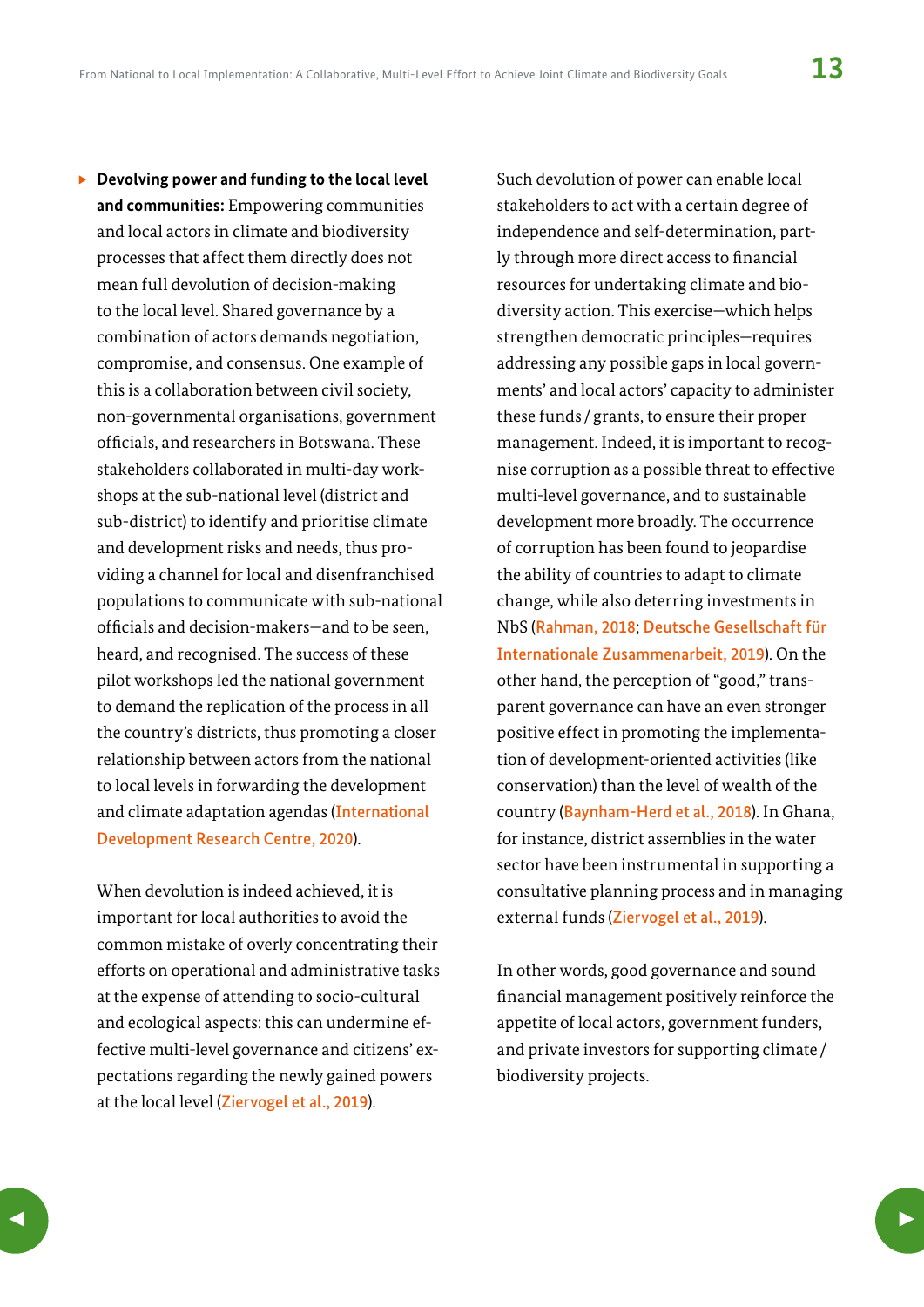<span id="page-13-0"></span>▶ Welcoming a broader vision of change: A common flaw of NbS projects is their failure to sufficiently explore their potential contribution to human well-being; centring instead mostly on conservation benefits ([Dick et al., 2020](https://environmentalevidencejournal.biomedcentral.com/articles/10.1186/s13750-019-0180-4)). Climate adaptation initiatives, similarly, have tended to prioritise a narrow technical and economic focus, downplaying broader social implications and vulnerabilities, as well as the importance of multi-level governance ([Eriksen et al., 2021](https://doi.org/10.1016/j.worlddev.2020.105383)). Both framings call for a broader vision of the desired change so that they are more inclusive of the perspectives and objectives of local actors.

Historically, in the Tacaná Volcano area at the Guatemalan–Mexican border, conservation and adaptation priorities have overridden and understated social and well-being objectives, ignoring local politics and struggles, and weakening local networks and cohesion ([Ruiz de Oña](https://www.taylorfrancis.com/chapters/edit/10.4324/9781315165448-9/adapting-borderlands-celia-ruiz-de-o%C3%B1a-plaza)  [Plaza, 2018](https://www.taylorfrancis.com/chapters/edit/10.4324/9781315165448-9/adapting-borderlands-celia-ruiz-de-o%C3%B1a-plaza)). Recognising these social issues, the lack of political coordination, environmental degradation, and climate risks, a project of the International Union for Conservation of Nature and partners tackled the governance of water resources in that area **holistically**: by championing a locally driven approach to water management and to exploring new livelihood opportunities; by enhancing the availability of information and knowledge among actors; and by improving local environmental health. Their approach revealed the benefits of integrating local and national perspectives and interests, such as working with local water management institutions to improve integrated water resource management initiatives, promote social cohesion, and help integrate local and sub-national efforts on adaptation and conservation ([Cohen-Shacham et al., 2016](https://portals.iucn.org/library/sites/library/files/documents/2016-036.pdf)).

### ▶ Being open to novel organisational thinking: In the context of carefully structured and heavy-footed multilateral processes like those run by the CBD and the UNFCCC, it is helpful to introduce creative spaces, whether formal or informal. Parallel to the UNFCCC, the Development & Climate Days ([IIED, 2021](https://www.iied.org/development-climate-days-history)) have been running for 18 years alongside the COPs—and often physically in the room next door—to inject innovative ideas into the process that often challenge conventional approaches to development and the positioning and setting of agendas of UN bodies. In the past, the UNFCCC COPs have been criticised as "no longer fit for purpose," with IIED's Saleemul Huq adding that "we need to reverse the way these big events are run—it is the practitioners, the doers, who must take pride of place" ([IIED, 2016](https://www.iied.org/local-voice-must-take-pride-place-dc-calls-for-inside-out-cop)). Initiatives like [Development & Climate Days](https://www.iied.org/development-climate-days-history) or the [COP](https://cop26coalition.org/)  [26 Coalition](https://cop26coalition.org/) can create momentum and push negotiators and other stakeholders to think outside of the box when encountering wicked, complex problems like climate change, environmental degradation, or biodiversity loss. This type of event often does this through the inclusion of currently absent voices and knowledge or of literature (e. g., grey literature) that is disregarded from official negotiations.

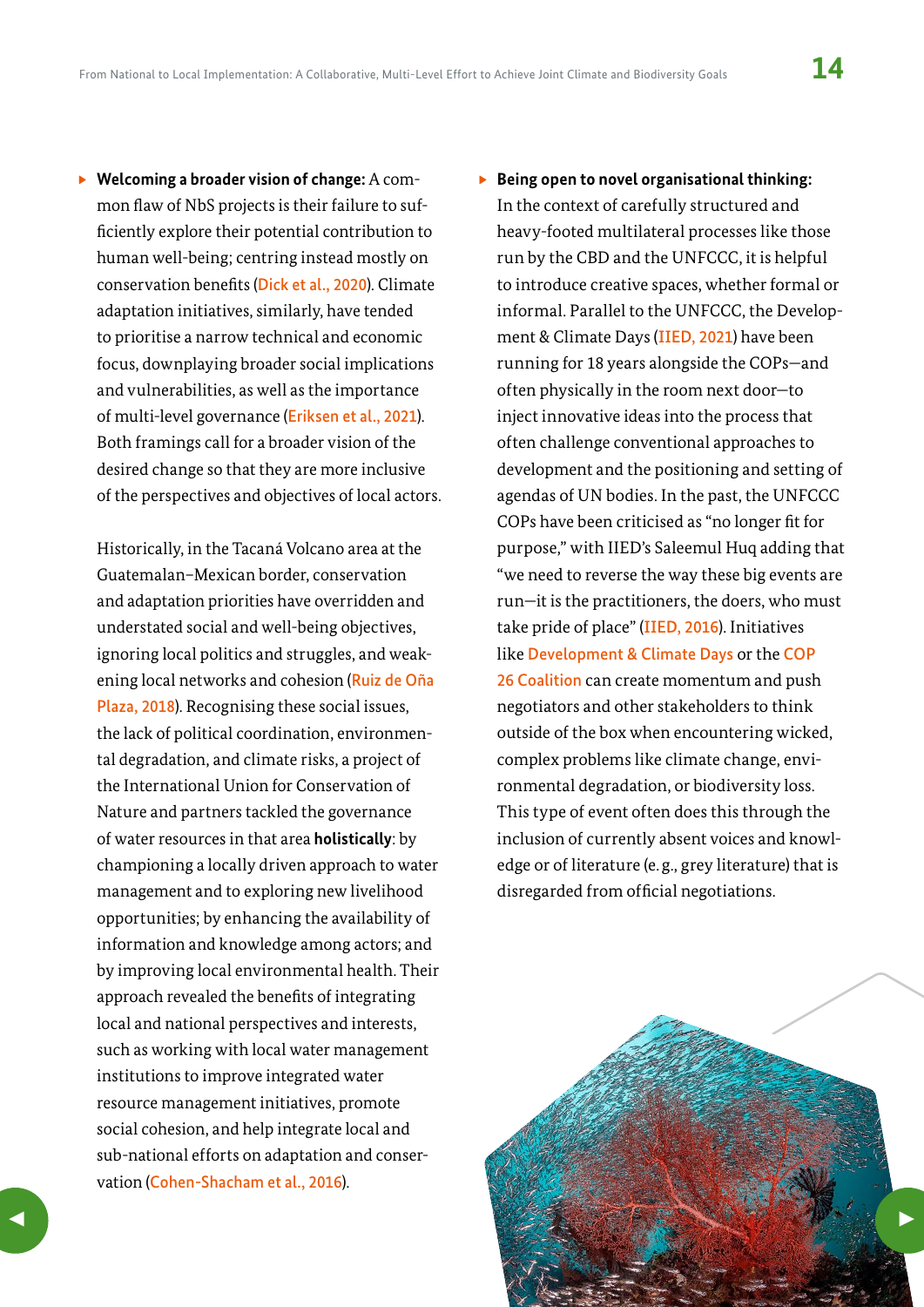**Figure 1** Transforming relations between scales and **actors:** The outcomes sought by processes like the CBD's and UNFCCC's demand a level of inclusivity and representation that existing governance structures and power dynamics often cannot, on their own, deliver. Instead, disruption and transformation in approaches and actions, and a genuine inclusion of marginalised groups, are necessary to reduce people's vulnerability and address the underlying causes of these crises ([Eriksen et al., 2021](https://doi.org/10.1016/j.worlddev.2020.105383)). A collaboration in Costa Rica, for example, brought the Ministry of

Environment and Energy, four official scientific bodies, the Museum of Art and Contemporary Design, and eight artists into a collaboration that sought to engage citizens in the government's climate strategies and actions through exposure to the arts ([International Institute for](https://www.iisd.org/articles/next-season-art-meets-science-new-exhibition-climate-crisis-costa-rica)  [Sustainable Development, 2021](https://www.iisd.org/articles/next-season-art-meets-science-new-exhibition-climate-crisis-costa-rica)). This project may be seen as a transformation or disruption of the typical approaches to stakeholder engagement, while showing that such transformation can come in many forms and need not always be drastic or "revolutionary."

#### **CASE STUDY PERU'S INDIGENOUS CLIMATE PLATFORM**

In 2020, Peru enshrined into law the Indigenous Climate Platform (Plataforma de Pueblos Indígenas para enfrentar el Cambio Climático), granting civil society organisations representing indigenous peoples access to top-level climate action planning in national government, the High-Level Commission on Climate Change. This step makes Peru a world leader in advancing indigenous peoples' rights. The Platform aims to "manage, articulate, exchange, systematise, disseminate and monitor [Indigenous People's] proposals for adaptation and mitigation measures for indigenous or native peoples, as well as their traditional and ancestral knowledge, practices and knowledge on climate change that contribute to the comprehensive management of climate change" ([Ministerio del Ambiente, 2020](https://www.gob.pe/institucion/minam/normas-legales/1224212-197-2020-minam)).

As such, the Platform takes a significant step forward toward rightfully reflecting indigenous People's views in climate policy and action and toward recognising indigenous peoples' rights toward recognising indigenous peoples rights and whowledge or the people it is nome to.

over the landscape—how it is defined, understood, and managed. Some argue, however, that the Platform falls short of its potential by not giving indigenous peoples' organisations the mandate or the ability to influence adaptation decision-making.

This shortcoming may hinder the potential for change in the Platform, as one of the seven indigenous organisations explained: "From the indigenous vision, you cannot separate the singular components from the territory as a whole. We cannot think of water without the forest, without the hills, without the animals, without the medicinal plants. It is precisely this knowledge and vision that must be fully included in public policy proposals related to climate change" ([ONAMIAP, 2020](http://onamiap.org/2020/10/onamiap-seguira-cumpliendo-un-rol-vigilante-frente-a-plataforma-climatica-indigena-recientemente-instalada/)).

Peru's experience will soon offer lessons for other countries on bridging climate action with the diverse visions, cultures, values, and sources of knowledge of the people it is home to.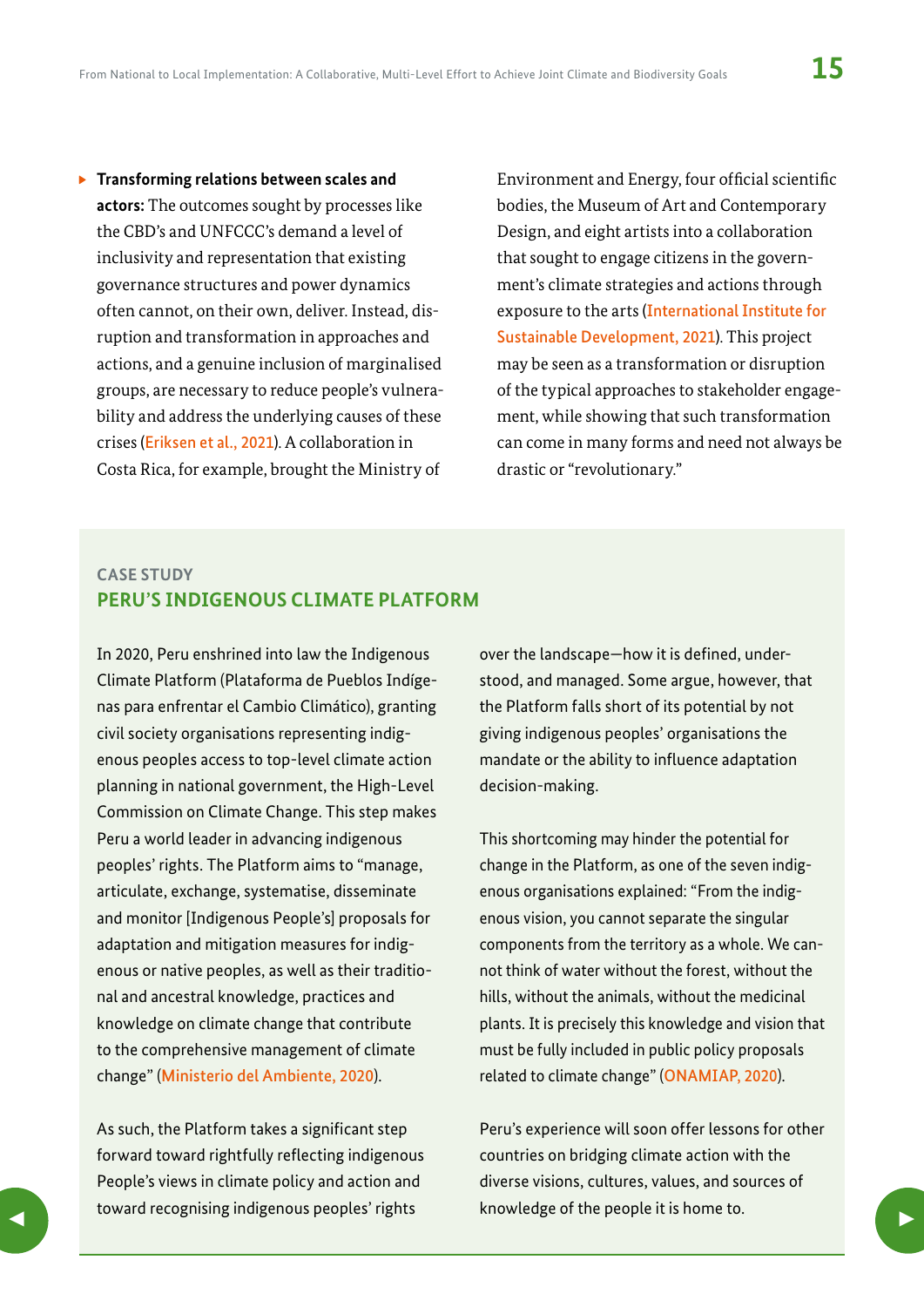# Attaining Joint Climate and Biodiversity Goals Through Multi-level Governance

To conclude, this section highlights opportunities that aim to help party delegates of both the CBD and the UNFCCC processes strengthen and enhance the joint implementation of biodiversity and climate goals at sub-national and local levels.

### **Adopt a multi-level coordination approach to engage all levels of governance in the planning and implementation of the global climate and biodiversity agendas.**

Closer alignment of the global climate and biodiversity agendas and related policy processes is often driven by national-level governments. However, sub-national and local actors play essential roles because firm, decisive local actions are key for the successful implementation of the global agendas. National governments should design a common working framework that enables a participative process and coordinates closely with lower levels of authority to identify common challenges, set priorities, align policies and actions, and—ideally—mobilise and pool resources. For this purpose, countries should strengthen mechanisms for coordination between levels of government, aiming to act in those policy areas where joint planning and implementation are essential. This is especially important because approaches like NbS that jointly address climate change and biodiversity loss often involve ecosystems that transcend jurisdictional boundaries and regional cooperation could help maximise results for people and ecosystems.

### **Create incentives and build capacity to strengthen cross-government collaboration and joint outputs.**

Establishing a formal body for coordination does not necessarily guarantee inclusive and cohesive collaboration among levels of government. To change dominant paradigms and hierarchies, multiple efforts need to be undertaken. Aside from the assignment of a clear mandate for multi-level governance, coordination and exchange need to be incentivised, for example, through shared responsibilities among several actors that can lead to greater cooperation and more coherent outputs. Moreover, capacity-building initiatives play an important role in this regard, as do management incentives for cooperation and setting joint goals for cooperating divisions across government and institutions. Building awareness and attention about new issues and their overlaps (i.e., global agendas, biodiversity, adaptation to climate change) inside national government and indigenous peoples and local communities and promoting coherence via dialogue are critical for creating joint policy outputs.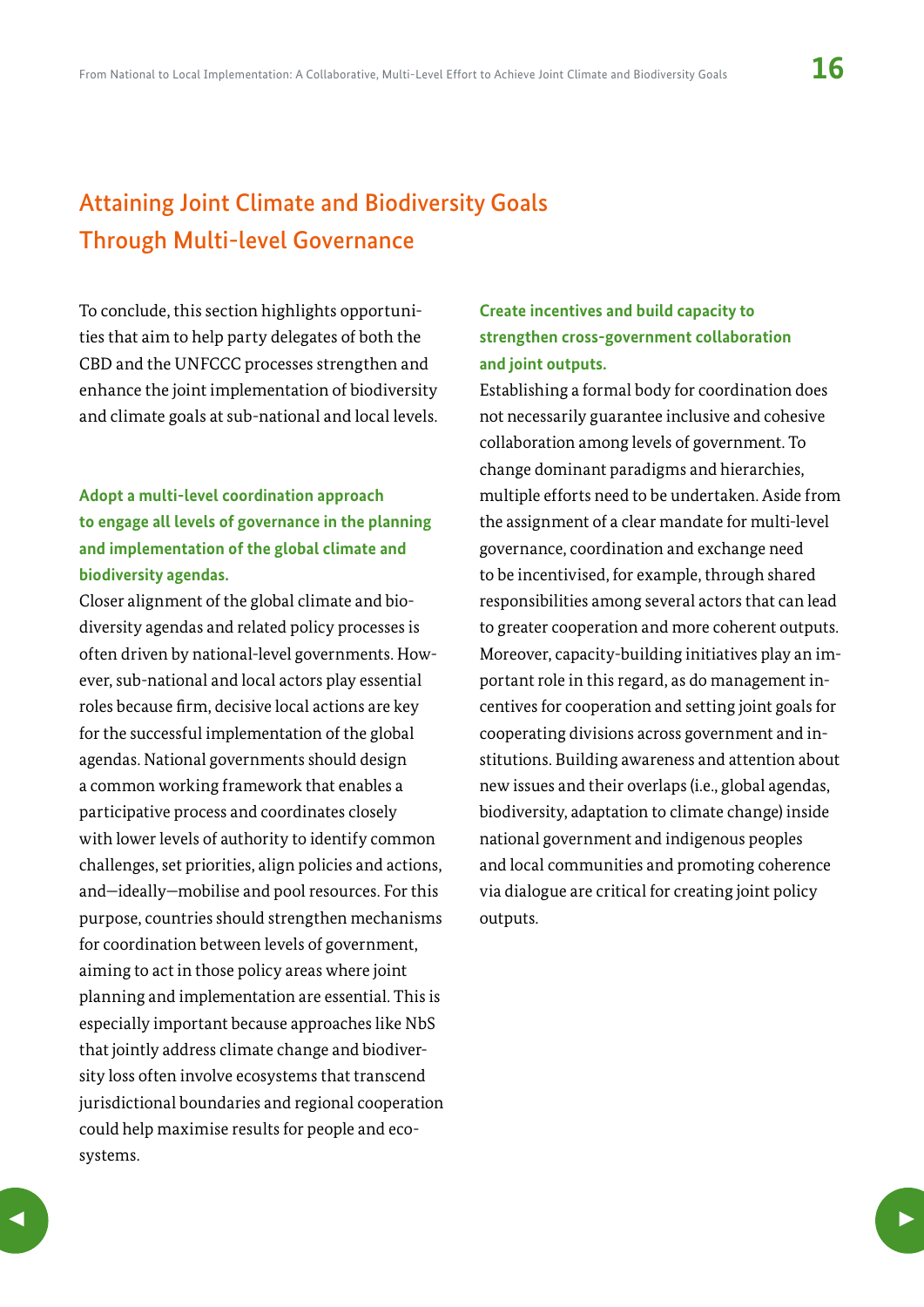<span id="page-16-0"></span>**Identify and strengthen linkages and synergies between climate change and biodiversity policy and planning processes to maximise impact, avoid duplication, and prevent policies from undermining each other.** 

To enhance joint and effective implementation of biodiversity and climate change at sub-national levels, national climate and biodiversity policies need to be coordinated and consistent. The very real links between climate change and biodiversity mean that there is great potential for policies and the programmes and projects they inform to achieve multiple objectives. There is also the potential risk for these efforts to have unintended negative impacts on other objectives. Policy mapping can be an efficient way to identify synergies, address trade-offs, and create opportunities for integration. For example, climate change policy development should support the recognition of NBSAPs content in national mitigation and adaptation policies, and the recognition of mitigation and adaptation policies and objectives in the development of NBSAPs, whereas National Adaptation Plans should acknowledge and align with conservation strategies. Similarly, environmental impact assessments can be integrated into the design of climate change mitigation and adaptation projects and policies—and vice versa. This will assist planners, decision-makers, and all stakeholders to identify and mitigate potentially harmful environmental and social impacts while enhancing positive benefits such as carbon storage and biodiversity conservation.

### **Ensure high-level political commitment and promote collective responsibility for implementing the climate and biodiversity agendas.**

Greater integration of climate change and biodiversity protection begins with clear and publicly expressed—and demonstrated—political commitment, in which all levels of government are required to support high-level decisions. Political commitment is essential for prioritising policy objectives and must be matched with resources and additional capacity. Further, promoting collective responsibility and incentives for planning and implementation will ensure that sub-national and local levels are aware of their share of responsibility and have a legitimate voice in the process. It is essential that high-level goals are underpinned by political consensus and a clear allocation of quantifiable responsibilities for different actors that spell out measures and goals that contribute to the agreed collective objectives. Importantly, resources and skills need to be in line with sub-national actors' responsibilities.

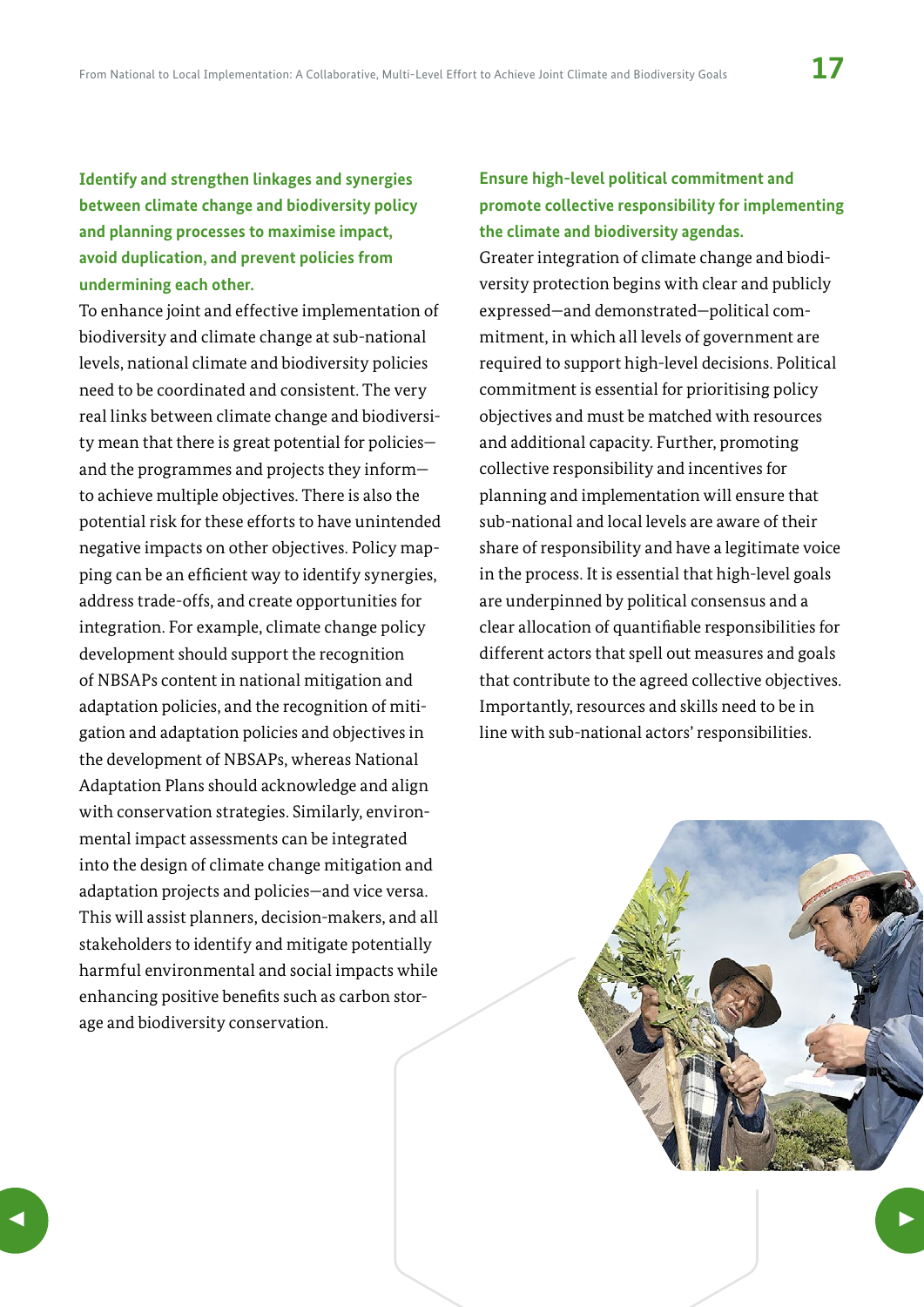### **Build a trustful and enabling work environment to facilitate dialogue and increase mutual understanding for joint climate and biodiversity planning processes.**

Actors involved in these coordination mechanisms must build a trustful and enabling work environment. This cannot be ordered or materialised from one day to the next. It is an ongoing process that takes time and input from every member of the group. So-called "ambassadors" or "champions" who bring the right people to the table are important for building mutual understanding and facilitating dialogue. Finding common ground and consensus often requires a profound understanding of group dynamics and leadership that promotes the creation of joint narratives and bridges different sector-specific views into one. For example, reassessing with indigenous peoples and local communities how the official climate and biodiversity goals resonate (or do not) with their own goals and their perspectives on social justice could generate new ideas and responses. For this reason, it is important to invite input from local stakeholders into official processes and remain open-minded about their framings (e. g., their relation to nature and its non-human elements, or their visions of a desirable future).

The choice around the use of language is also relevant in building trust and partnerships. Recognising that stakeholders use different terms and language (and that this can create barriers to collaboration), a facilitated process that translates and builds a common language can help set up a strong foundation for joint work.

#### **Devolve power and funding to the local level and communities and prioritise activities that meet multiple objectives.**

Organisations representing local governments and indigenous peoples and local communities tend to lack the financial and political weight needed to meaningfully influence national governance processes. National and multilateral actors must acknowledge the shortcomings in mandates and capabilities of institutions promoting local-level representation in the climate and biodiversity spaces. Doing so can make the multi-level governance process more effective and inclusive. In devolving funding to local levels, prioritise funding actions that are mutually supportive of climate and biodiversity goals and that meet multiple objectives. This ensures efficient use of limited resources. For bilaterally and multilaterally funded initiatives, demand a greater role for sub-national and indigenous peoples and local communities in the identification and design stage. This should enhance their power to promote the change *they* want to see.

In moving forward and jointly pursuing the objectives of biodiversity conservation and climate change and those of local state and nonstate actors, it is necessary to give sub-national stakeholders a seat at the table and recognise them as equals. Attaining success at the multilateral level necessitates local actors feeling that they, too, have improved their position through their contribution in designing and implementing these global agreements.

Multilateral processes need local actors, and the local actor needs multilateral processes; one needs the other—and one will not be achieved without a genuine, equal partnership with the other.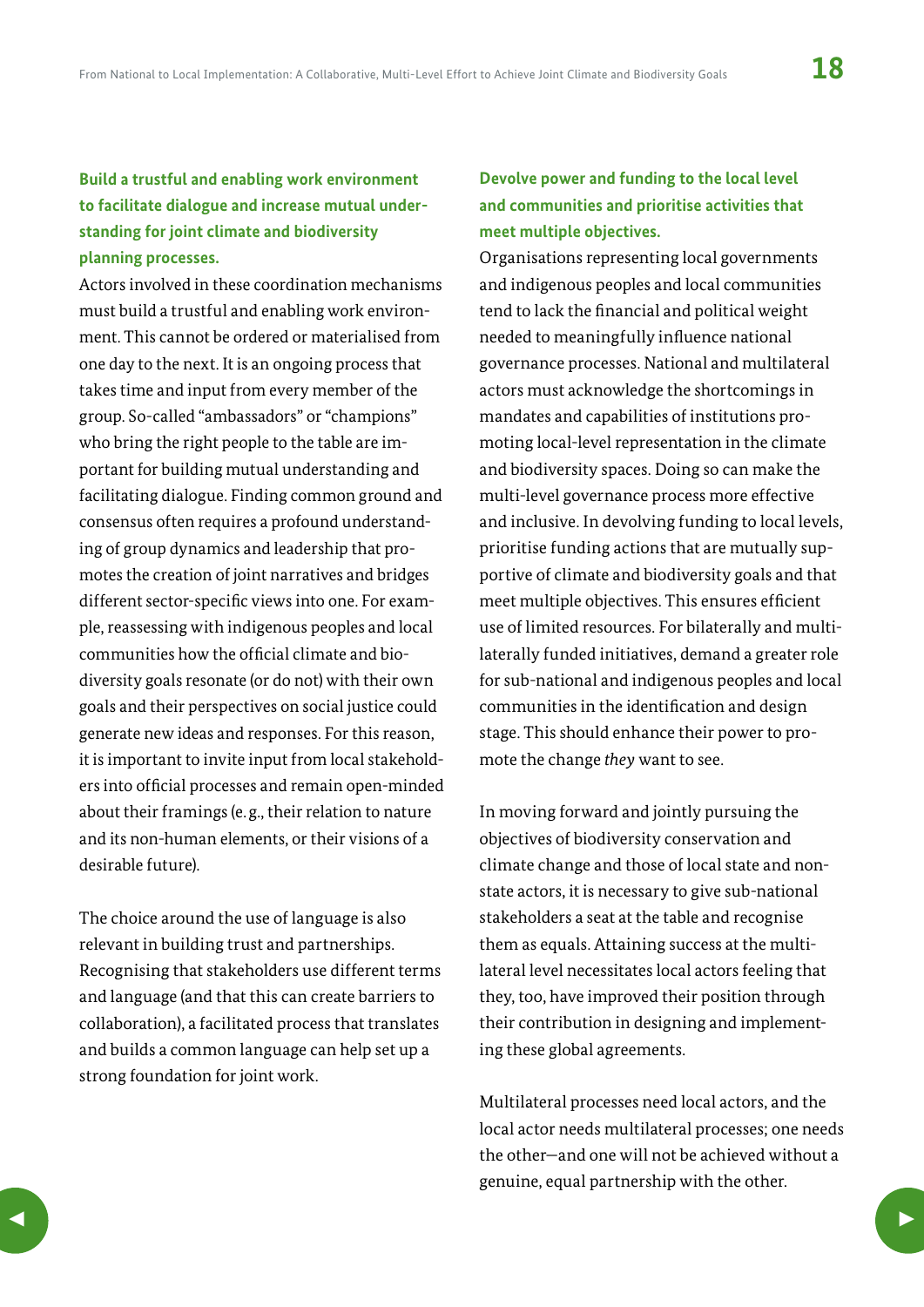## References

- Adenle, A. A., Stevens, C., & Bridgewater, P. (2015). [Stakeholder visions for biodiversity conservation](https://doi.org/10.3390/su7010271)  [in developing countries](https://doi.org/10.3390/su7010271). Sustainability, 7, 271-293.
- Amend, T. (2019). [Governance for ecosystem](https://www.adaptationcommunity.net/publications/governance-for-ecosystem-based-adaptation-understanding-the-diversity-of-actors-quality-of-arrangements/)[based adaptation: Understanding the](https://www.adaptationcommunity.net/publications/governance-for-ecosystem-based-adaptation-understanding-the-diversity-of-actors-quality-of-arrangements/)  [diversity of actors & quality of arrangements.](https://www.adaptationcommunity.net/publications/governance-for-ecosystem-based-adaptation-understanding-the-diversity-of-actors-quality-of-arrangements/) Deutsche Gesellschaft für Internationale Zusammenarbeit.
- Bäckstrand, K., Kuyper, J., W., Linnér, B.-O., & Lövbrand, E. (2017). [Non-state actors in global](https://doi.org/10.1080/09644016.2017.1327485)  [climate governance: From Copenhagen to Paris](https://doi.org/10.1080/09644016.2017.1327485)  [and beyond.](https://doi.org/10.1080/09644016.2017.1327485) Environmental Politics, 26(4), 561–579.
- Bauer, A., & Steurer, R. (2014). Multi-level governance of climate change adaptation through regional partnerships in Canada and England. Geoforum, 51, 121–129.
- Baynham-Herd, Z., Amano, T., Sutherland, W., & Donald, P. (2018). [Governance explains variation](https://doi.org/10.1017/S037689291700056X)  [in national responses to the biodiversity crisis](https://doi.org/10.1017/S037689291700056X). Environmental Conservation, 45(4), 407–418.
- Convention on Biological Diversity. (2010). [Strategic plan for biodiversity 2011–2020,](https://www.cbd.int/sp/)  [including Aichi biodiversity targets](https://www.cbd.int/sp/).
- Convention on Biological Diversity. (2020). [Aichi Biodiversity Targets](https://www.cbd.int/sp/targets/).
- Convention on Biological Diversity. (2021). [Cities and subnational governments and](https://www.cbd.int/subnational/cbd-plan-of-action)  [COP decisions](https://www.cbd.int/subnational/cbd-plan-of-action).
- Convention on Biological Diversity Conference of the Parties. (2016, December 16). [Decision](https://www.cbd.int/doc/decisions/cop-13/cop-13-dec-03-en.pdf)  [XIII/3. Strategic actions to enhance the](https://www.cbd.int/doc/decisions/cop-13/cop-13-dec-03-en.pdf)  [implementation of the Strategic Plan for](https://www.cbd.int/doc/decisions/cop-13/cop-13-dec-03-en.pdf)  [Biodiversity 2011-2020 and the achievement of](https://www.cbd.int/doc/decisions/cop-13/cop-13-dec-03-en.pdf)  [the Aichi Biodiversity Targets, including with](https://www.cbd.int/doc/decisions/cop-13/cop-13-dec-03-en.pdf)  [respect to mainstreaming and the integration of](https://www.cbd.int/doc/decisions/cop-13/cop-13-dec-03-en.pdf)  [biodiversity within and across sectors](https://www.cbd.int/doc/decisions/cop-13/cop-13-dec-03-en.pdf) (CBD/COP/ DEC/XIII/3). Decision adopted by the Conference of the Parties to the Convention on Biological Diversity.
- Chan, S., Ellinger, P. & Widerberg, O. (2018). Exploring national and regional orchestration of non-state action for a < 1.5 °C world. [International Environmental Agreements:](https://link.springer.com/article/10.1007/s10784-018-9384-2)  [Politics, Law and Economics](https://link.springer.com/article/10.1007/s10784-018-9384-2), 18, 135–152
- Chu, E. K., Hughes, S., & Mason, S. G. (2018). Conclusion: Multi-level governance and climate change innovations in Cities. In Climate Change in Cities, (pp. 361–378). Springer.
- Cohen-Shacham, E., Walters, G., Janzen, C., & Maginnis, S. (Eds.) (2016). [Nature-based solutions](https://portals.iucn.org/library/node/46191)  [to address global societal challenges. International](https://portals.iucn.org/library/node/46191) [Union for Conservation of Nature](https://portals.iucn.org/library/node/46191).
- Coleman, E. A., Manyindo, J., Parker, A. R., & Schultz, B. (2019). [Stakeholder engagement](https://www.pnas.org/doi/full/10.1073/pnas.1908433116)  [increases transparency, satisfaction, and civic](https://www.pnas.org/doi/full/10.1073/pnas.1908433116)  [action. Proceedings of the National Academy](https://www.pnas.org/doi/full/10.1073/pnas.1908433116)  [of Sciences](https://www.pnas.org/doi/full/10.1073/pnas.1908433116), 116(49) 24486–24491.

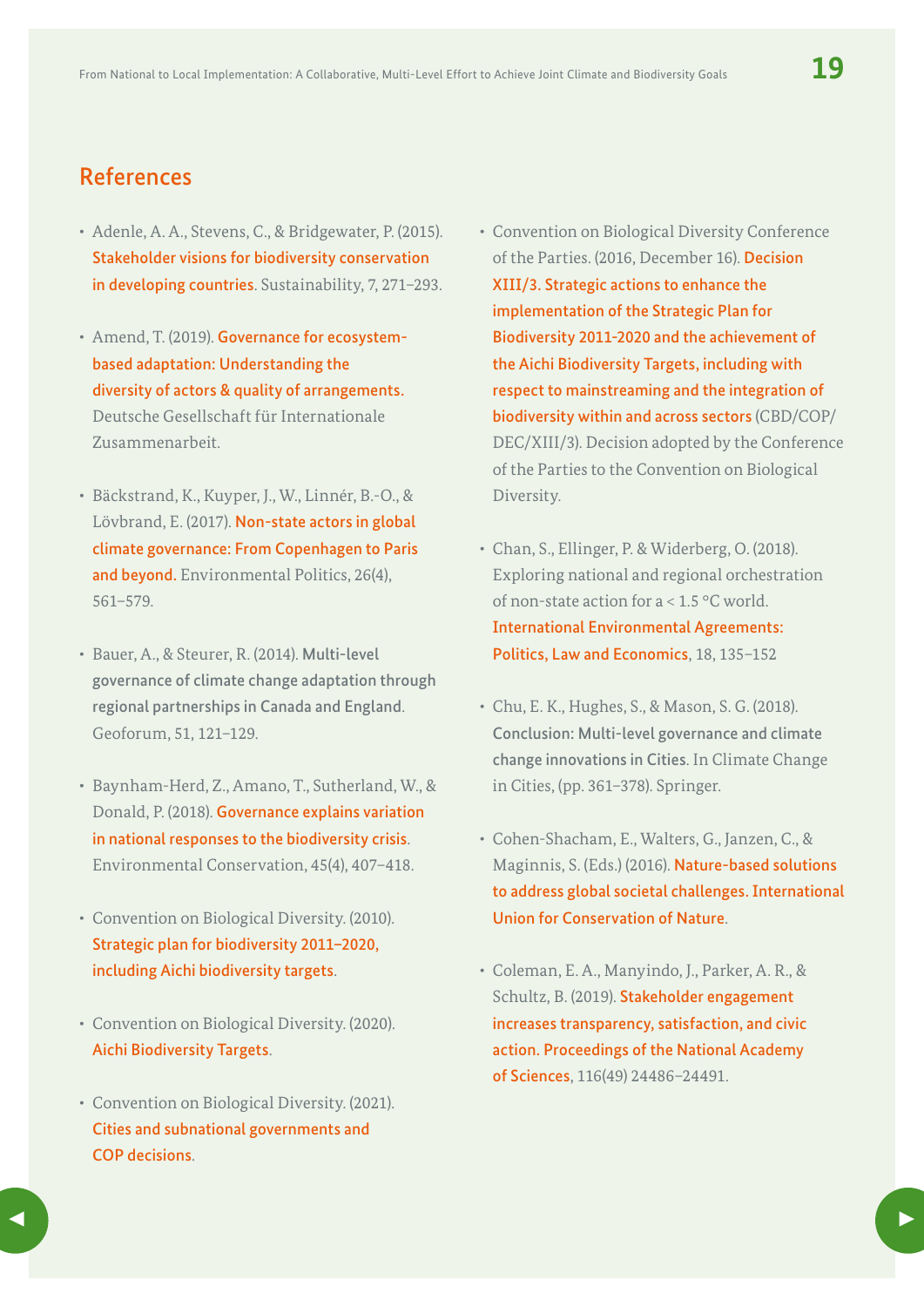- Dazé, A., Price-Kelly H., & Rass N. (2016). [Vertical](https://www.iisd.org/reader/napgn-en-2016-vertical-integration-in-nap-processes)  [integration in National Adaptation Plan \(NAP\)](https://www.iisd.org/reader/napgn-en-2016-vertical-integration-in-nap-processes)  [processes: A guidance note for linking national and](https://www.iisd.org/reader/napgn-en-2016-vertical-integration-in-nap-processes) [subnational adaptation](https://www.iisd.org/reader/napgn-en-2016-vertical-integration-in-nap-processes). International Institute for Sustainable Development.
- Deutsche Gesellschaft für Internationale Zusammenarbeit. (2017). [Enabling subnational](https://www.climate-chance.org/en/library/enabling-subnational-climate-action-through-multi-level-governance/)  [climate action through multi-level governance](https://www.climate-chance.org/en/library/enabling-subnational-climate-action-through-multi-level-governance/). Deutsche Gesellschaft für Internationale Zusammenarbeit, Local Governments for Sustainability, & UN-Habitat.
- Deutsche Gesellschaft für Internationale Zusammenarbeit. (2018). [Multi-level climate](https://collaborative-climate-action.org/wp-content/uploads/2019/11/Multi-Level-Climate-Governance.pdf)  [governance supporting local action](https://collaborative-climate-action.org/wp-content/uploads/2019/11/Multi-Level-Climate-Governance.pdf).
- Dick, J., Carruthers-Jones, J., Carver, S., Dobel, A. J., & Miller, J. D. (2020). [How are nature](https://environmentalevidencejournal.biomedcentral.com/articles/10.1186/s13750-020-00208-6)[based solutions contributing to priority societal](https://environmentalevidencejournal.biomedcentral.com/articles/10.1186/s13750-020-00208-6)  [challenges surrounding human well-being](https://environmentalevidencejournal.biomedcentral.com/articles/10.1186/s13750-020-00208-6)  [in the United Kingdom: A systematic map](https://environmentalevidencejournal.biomedcentral.com/articles/10.1186/s13750-020-00208-6). Environmental Evidence, 9(25).
- Edinburgh Declaration. (2020). For subnational [governments, cities and local authorities on the](https://www.gov.scot/publications/edinburgh-declaration-on-post-2020-biodiversity-framework/pages/how-to-sign/)  [post-2020 global biodiversity framework](https://www.gov.scot/publications/edinburgh-declaration-on-post-2020-biodiversity-framework/pages/how-to-sign/).
- Eriksen,S., Schipper, E. L. F., Scoville-Simonds, M., Vincent, K., Adam, H., Brooks, N., Harding, B., Khatri, D., Lenaerts, L., Liverman, D., Mills-Novoa, M., Mosberg, M., Movik, S., Muok, B., Nightingale, A., Ojha, H., Sygna, L., Taylor, M., Vogel, C., & West, J. J. (2021). [Adaptation](https://doi.org/10.1016/j.worlddev.2020.105383)  [interventions and their effect on vulnerability](https://doi.org/10.1016/j.worlddev.2020.105383)  [in developing countries: Help, hindrance or](https://doi.org/10.1016/j.worlddev.2020.105383)  **[irrelevance?](https://doi.org/10.1016/j.worlddev.2020.105383)** World Development, 141.
- Few, R., Morchain, D., Spear, D., Mensah, A. & Bendapudi, R. (2017). [Transformation, adaptation](https://www.researchgate.net/publication/319435816_Transformation_adaptation_and_development_relating_concepts_to_practice)  [and development: Relating concepts to practice](https://www.researchgate.net/publication/319435816_Transformation_adaptation_and_development_relating_concepts_to_practice). Palgrave Communications, 3(1), 17092.
- Fuhr, H., Hickmann, T., & Kern, K. (2018). The role of cities in multi-level climate governance: Local climate policies and the 1.5 C target. Current Opinion in Environmental Sustainability, 30, 1–6.
- International Development Research Centre. (2020). [Collaborating for adaptation: Findings](https://www.idrc.ca/en/initiative/collaborative-adaptation-research-initiative-africa-and-asia)  [and outcomes of a research initiative across](https://www.idrc.ca/en/initiative/collaborative-adaptation-research-initiative-africa-and-asia)  [Africa and Asia](https://www.idrc.ca/en/initiative/collaborative-adaptation-research-initiative-africa-and-asia).
- International Institute for Environment and Development. (2016). [Local voice must take](https://www.iied.org/local-voice-must-take-pride-place-dc-calls-for-inside-out-cop)  [pride of place: D&C calls for "inside-out COP."](https://www.iied.org/local-voice-must-take-pride-place-dc-calls-for-inside-out-cop)
- International Institute for Environment and Development. (2021). [Development & climate](https://www.iied.org/development-climate-days-history)  [days](https://www.iied.org/development-climate-days-history).
- International Institute for Sustainable Development. (2021). [Next season: Art meets](https://www.iisd.org/articles/next-season-art-meets-science-new-exhibition-climate-crisis-costa-rica)  [science in a new exhibition on the climate crisis](https://www.iisd.org/articles/next-season-art-meets-science-new-exhibition-climate-crisis-costa-rica)  [in Costa Rica](https://www.iisd.org/articles/next-season-art-meets-science-new-exhibition-climate-crisis-costa-rica) [Press release].
- Jaakson, K. (2010). [Engagement of organizational](https://doi.org/10.1080/15456871003742138)  [stakeholders in the process of formulating values](https://doi.org/10.1080/15456871003742138)  [statements.](https://doi.org/10.1080/15456871003742138) Atlantic Journal of Communication, 18. 158–176.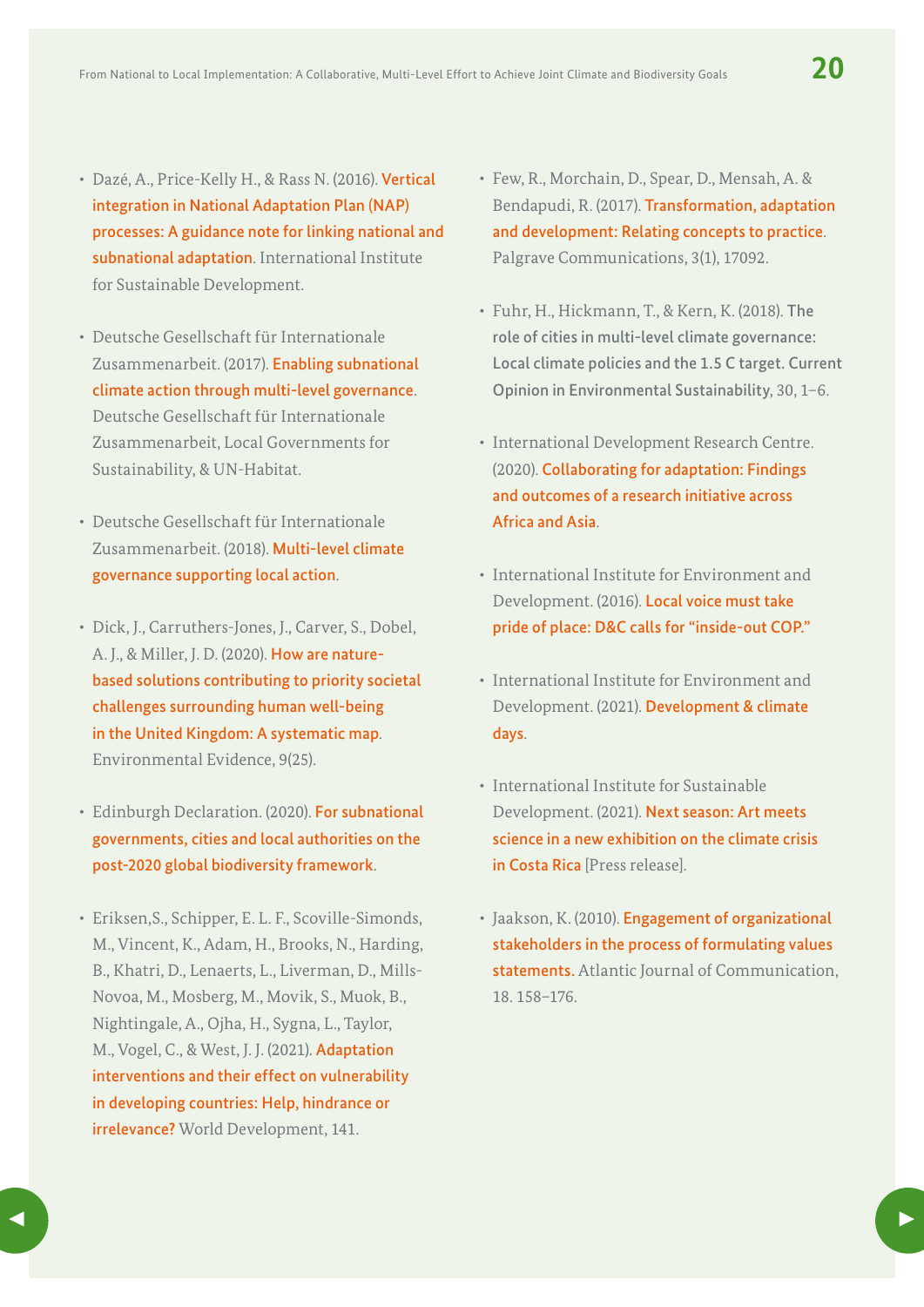- Kumar, P., Debele, S. E., Sahani, J., Aragão, L., Barisani, F., Basu, B., Bucchignani, E., Charizopoulos, N., Di Sabatino, S., Domeneghetti, A., Sorolla Edo, A., Finér, L., Gallotti, G., Juch, S., Leo, L. S., Loupis, M., Mickovski, S. B., Panga, D. . . . Zieher, T. (2020). [Towards an operationalisation of nature-based](https://doi.org/10.1016/j.scitotenv.2020.138855)  [solutions for natural hazards.](https://doi.org/10.1016/j.scitotenv.2020.138855) Science of the Total Environment, 731, 138855.
- Local Governments for Sustainability Canada. (2016). [Making strides on community adaptation](https://icleicanada.org/wp-content/uploads/2019/07/Making-Strides-on-Community-Adaptation.pdf)  [in Canada: Final report](https://icleicanada.org/wp-content/uploads/2019/07/Making-Strides-on-Community-Adaptation.pdf).
- Machado Granziera, M. L. & Gomez, R. (2019). [Mainstreaming biodiversity: The subnational](https://www.cbd.int/doc/nbsap/sbsap/mainstreaming-biodiversity-subnational.pdf)  [government experience](https://www.cbd.int/doc/nbsap/sbsap/mainstreaming-biodiversity-subnational.pdf). Regions4.
- Ministerio del Ambiente. (2020) [Ministerial](https://www.gob.pe/institucion/minam/normas-legales/1224212-197-2020-minam)  [resolution 197-2020-MINAM](https://www.gob.pe/institucion/minam/normas-legales/1224212-197-2020-minam).
- Morchain, D., Spear, D., Ziervogel, G., Masundire, H., Angula, M. N., Davies, J., Molefe, C., & Hegga, S. (2019). [Building transformative capacity in](https://doi.org/10.1177/1476750319829205)  [southern Africa: Surfacing knowledge and](https://doi.org/10.1177/1476750319829205)  [challenging structures through participatory](https://doi.org/10.1177/1476750319829205)  [vulnerability and risk assessments.](https://doi.org/10.1177/1476750319829205) Action Research, 17(1), 19–41.
- NAP Global Network. (2021). [Vertical integration](https://napglobalnetwork.org/themes/vertical-integration/).
- ONAMIAP. (2020). [ONAMIAP seguirá cumpliendo](http://onamiap.org/2020/10/onamiap-seguira-cumpliendo-un-rol-vigilante-frente-a-plataforma-climatica-indigena-recientemente-instalada/)  [un rol vigilante frente a ulti-laye climática indígena](http://onamiap.org/2020/10/onamiap-seguira-cumpliendo-un-rol-vigilante-frente-a-plataforma-climatica-indigena-recientemente-instalada/) [recientemente instalada](http://onamiap.org/2020/10/onamiap-seguira-cumpliendo-un-rol-vigilante-frente-a-plataforma-climatica-indigena-recientemente-instalada/).
- Pahl-Wostl, C. (2009). A conceptual framework for analysing adaptive capacity and multi-level learning processes in resource governance regimes. Global Environmental Change, 19(3), 354–365.  $\sum_{i=1}^{3}$  and  $\sum_{i=1}^{3}$  and  $\sum_{i=1}^{3}$  and  $\sum_{i=1}^{3}$  and  $\sum_{i=1}^{3}$  and  $\sum_{i=1}^{3}$  and  $\sum_{i=1}^{3}$  and  $\sum_{i=1}^{3}$  and  $\sum_{i=1}^{3}$  and  $\sum_{i=1}^{3}$  and  $\sum_{i=1}^{3}$  and  $\sum_{i=1}^{3}$  and  $\sum_{i=1}^{3}$  and
- Phillips, F.-K. (2018). [Participation of non-party](https://www.cigionline.org/publications/participation-non-party-stakeholders-under-unfccc-options-future-engagement/)  [stakeholders under the UNFCCC options for future](https://www.cigionline.org/publications/participation-non-party-stakeholders-under-unfccc-options-future-engagement/) [engagement](https://www.cigionline.org/publications/participation-non-party-stakeholders-under-unfccc-options-future-engagement/) (CIGI Paper No. 205).
- Rahman, M. (2018). [Governance matters:](https://doi.org/10.1007/s10584-018-2139-9)  [Climate change, corruption, and livelihoods in](https://doi.org/10.1007/s10584-018-2139-9)  [Bangladesh.](https://doi.org/10.1007/s10584-018-2139-9) Climatic Change 147, 313–326.
- Rodriguez-Ward, D. & Larson, A. & Ruesta, H. (2018). [Top-down, bottom-up and sideways:](https://doi.org/10.1007/s00267-017-0982-5)  [The multilayered complexities of multi](https://doi.org/10.1007/s00267-017-0982-5)[level actors shaping forest governance and](https://doi.org/10.1007/s00267-017-0982-5)  [REDD+ arrangements in Madre de Dios, Peru.](https://doi.org/10.1007/s00267-017-0982-5)  Environmental Management, 62.
- Rubio C., I. (2018). [Tourism, environmental](https://www.taylorfrancis.com/chapters/edit/10.4324/9781315165448-5/tourism-environmental-damage-climate-policy-coast-oaxaca-mexico-ignacio-rubio)  [damage, and climate policy at the coast of](https://www.taylorfrancis.com/chapters/edit/10.4324/9781315165448-5/tourism-environmental-damage-climate-policy-coast-oaxaca-mexico-ignacio-rubio)  [Oaxaca, Mexico](https://www.taylorfrancis.com/chapters/edit/10.4324/9781315165448-5/tourism-environmental-damage-climate-policy-coast-oaxaca-mexico-ignacio-rubio).
- Ruiz de Oña Plaza, C. (2018). Adapting in the borderlands: Discourses, policies, and practices. Routledge
- Secretariat for the Convention on Biological Diversity and Deutsche Gesellschaft für Internationale Zusammenarbeit (giz) GmbH (2011). [Biodiversity and Livelihoods REDD-plus](https://www.cbd.int/doc/publications/for-redd-en.pdf)  [Benefits](https://www.cbd.int/doc/publications/for-redd-en.pdf).
- Soanes, M., Bahadur, A., Shakya, C., Smith, B., Patel, S., Rumbaitis del Rio, C., Coger, T., Dinshaw, A., Patel, S., Huq, S., Musa, M., Rahman, F., Gupta, S., Dolcemascolo, G., & Mann, T. (2021). [Principles for locally led adaptation: A call to](https://pubs.iied.org/10211iied)  [action. International Institute for Environment](https://pubs.iied.org/10211iied)  [and Development](https://pubs.iied.org/10211iied).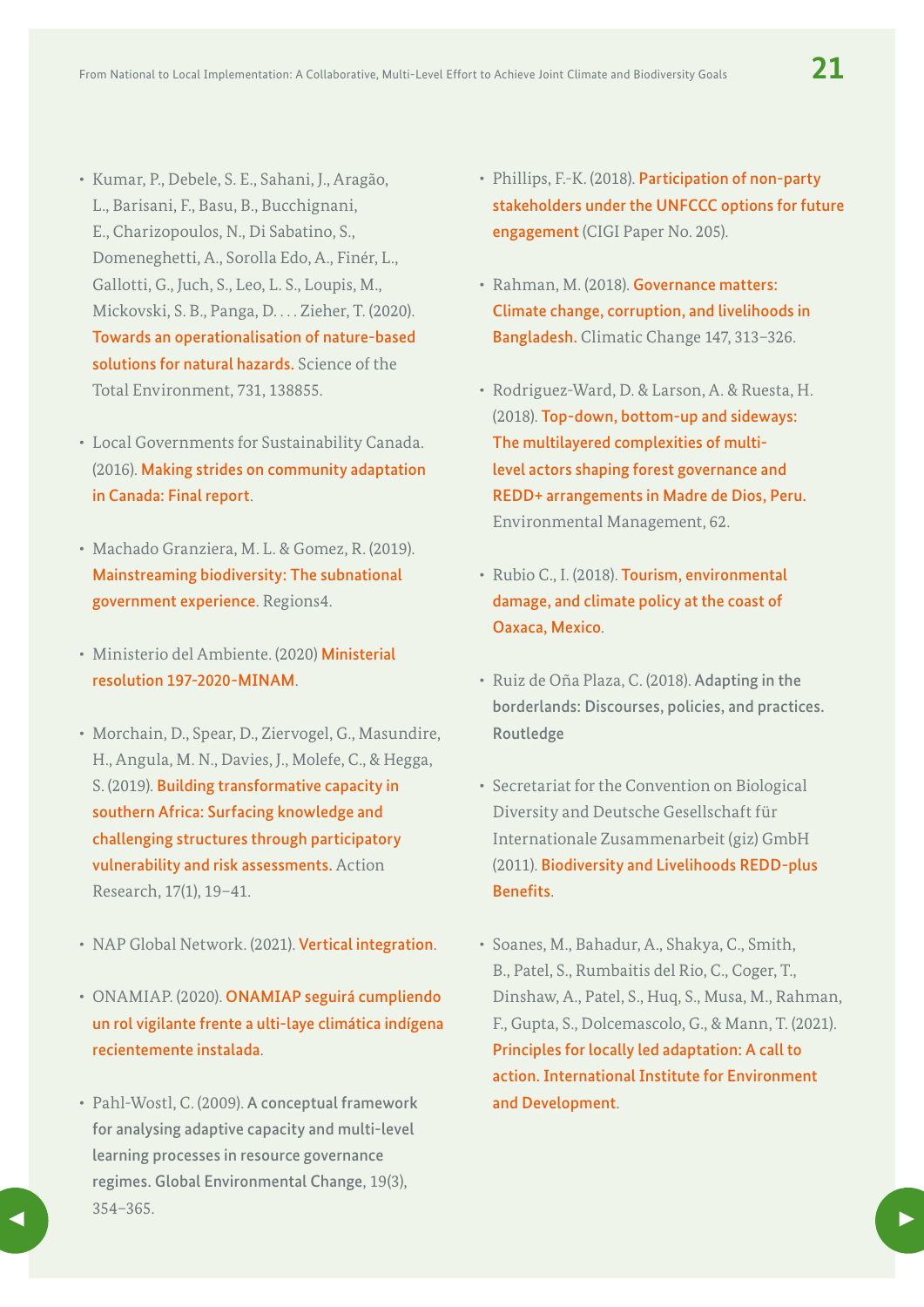- Terton, A. (2021). Coherence as the process [of joint and integrated policy making.](https://www.adaptationcommunity.net/wp-content/uploads/2021/03/giz2021-0033en-coherence-policy-making.pdf)  Deutsche Gesellschaft für Internationale Zusammenarbeit.
- Townsend J., Moola, F., & Craig, M. K. (2020). I[ndigenous peoples are critical to the success](https://doi.org/10.1139/facets-2019-0058)  [of nature-based solutions to climate change](https://doi.org/10.1139/facets-2019-0058). FACETS, 5(1), 551–556.
- Ulloa, A. (2018). [Reconfiguring climate](https://doi.org/10.4324/9781315165448-12)  [change adaptation policy: Discourses, policies,](https://doi.org/10.4324/9781315165448-12)  [and practices](https://doi.org/10.4324/9781315165448-12).
- United Nations Framework Convention on Climate Change. (2014). [Lima-Paris action](https://unfccc.int/media/509508/lpaa-primer.pdf)  [agenda primer](https://unfccc.int/media/509508/lpaa-primer.pdf).
- United Nations Framework Convention on Climate Change. (2016, May 25). [Reporting](https://unfccc.int/sites/default/files/20160525_bog1_reporting.pdf)  [back to plenary, breakout group I: Multi-level](https://unfccc.int/sites/default/files/20160525_bog1_reporting.pdf)  [governance: regional, national, subnational](https://unfccc.int/sites/default/files/20160525_bog1_reporting.pdf)  [and local, including stakeholder engagement.](https://unfccc.int/sites/default/files/20160525_bog1_reporting.pdf)  [Technical expert meeting on adaptation: Effective](https://unfccc.int/sites/default/files/20160525_bog1_reporting.pdf)  [policy frameworks and institutional arrangements](https://unfccc.int/sites/default/files/20160525_bog1_reporting.pdf) [Meeting presentation].
- United Nations Framework Convention on Climate Change. (2018). [2018 Talanoa](https://unfccc.int/process-and-meetings/the-paris-agreement/the-paris-agreement/2018-talanoa-dialogue-platform)  [Dialogue Platform](https://unfccc.int/process-and-meetings/the-paris-agreement/the-paris-agreement/2018-talanoa-dialogue-platform).
- United Nations Framework Convention on Climate Change. (2021a). [Glasgow Climate Pact](https://unfccc.int/sites/default/files/resource/cop26_auv_2f_cover_decision.pdf).
- United Nations Framework Convention on Climate Change. (2021b). [Marrakech Partnership](https://unfccc.int/climate-action/marrakech-partnership-for-global-climate-action)  [for Global Climate Action](https://unfccc.int/climate-action/marrakech-partnership-for-global-climate-action).
- van der Jagt A. P. N., Kiss, B., Hirose, S. & Takahashi, W. (2021). [Nature-based solutions or](https://doi.org/10.3389/frsc.2020.583833)  [debacles? The politics of reflexive governance for](https://doi.org/10.3389/frsc.2020.583833)  [sustainable and just cities. Frontiers in Sustainable](https://doi.org/10.3389/frsc.2020.583833)  [Cities.](https://doi.org/10.3389/frsc.2020.583833)
- Verkerk, J., Teisman, G., & Van Buuren, A. (2015). Synchronising climate adaptation processes in a multi-level governance setting: Exploring synchronisation of governance levels in the Dutch Delta. Policy and Politics, 43(4), 579–596.
- Ziervogel, G., Satyal, P., Basu, R., Mensah, A., Singh, C., Hegga, S., & Zulfuwa Abu, T. (2019). [Vertical integration for climate change adaptation](https://doi.org/10.1007/s10113-019-01571-y)  [in the water sector: Lessons from decentralisation](https://doi.org/10.1007/s10113-019-01571-y)  [in Africa and India.](https://doi.org/10.1007/s10113-019-01571-y) Regional Environmental Change, 19, 2729–2743.